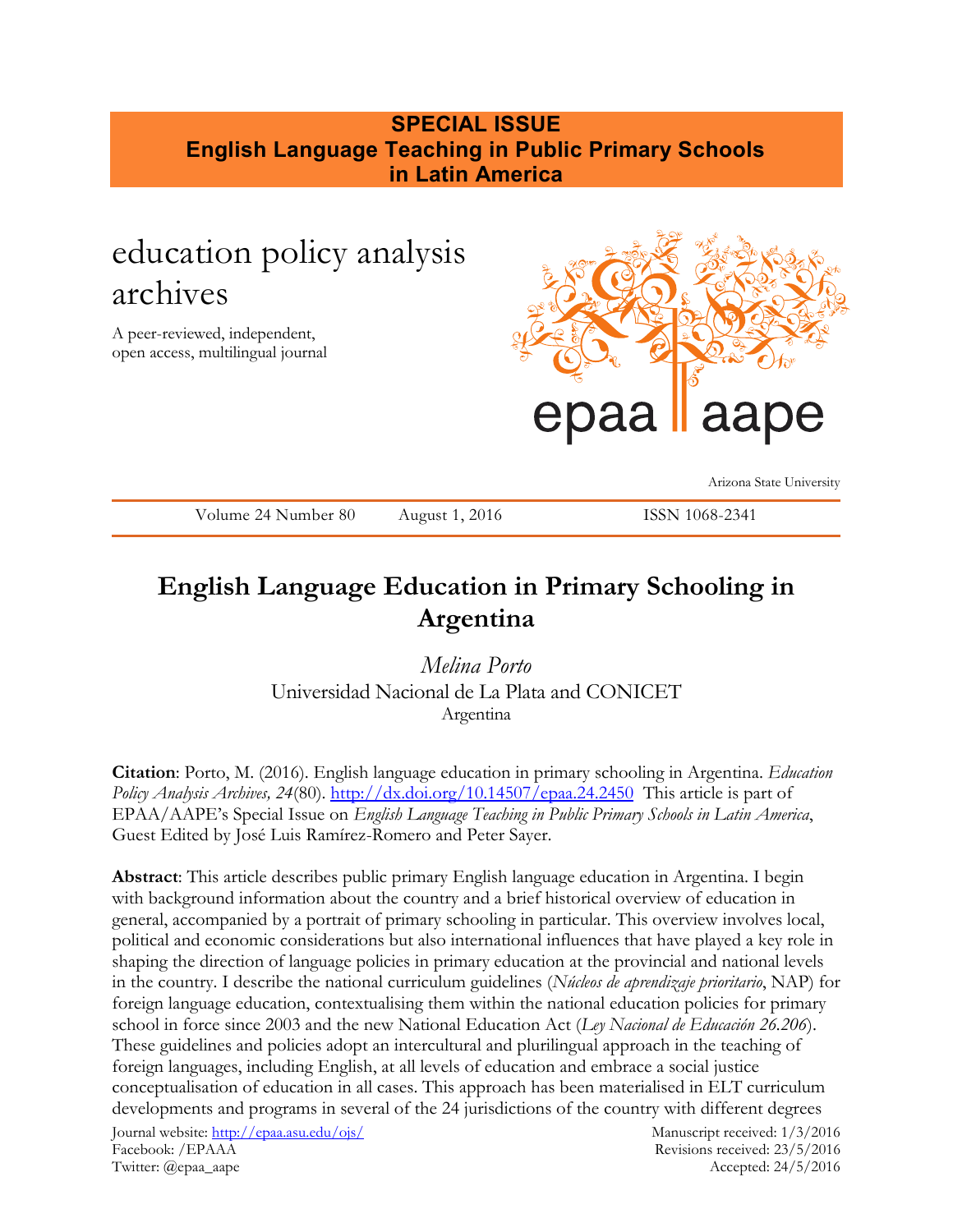of development. I illustrate with the cases of the provinces of Buenos Aires, La Pampa, Entre Ríos and Chubut using interview data collected in 2015. Program leaders in these provinces describe their local initiatives. The article closes with a brief account of the affordances observed and the challenges ahead.

**Keywords:** Primary school; ELT; Argentina; Buenos Aires; La Pampa; Entre Ríos; Chubut

#### **Enseñanza del inglés en la escuela primaria pública en Argentina**

**Resumen**: Este artículo describe la enseñanza del inglés en la escuela primaria pública en Argentina. Comienzo brindando información contextual acerca del país y una descripción histórica de la educación en general, acompañada de un panorama de la escuela primaria en particular. Esta descripción incluye consideraciones locales, políticas y económicas, pero también influencias internacionales que han cumplido un papel en la dirección que las políticas lingüísticas para la educación primaria han adoptado tanto a nivel provincial como nacional en el país. Describo los *Núcleos de aprendizaje prioritario* (NAP) para la enseñanza de lenguas extranjeras y los enmarco dentro las políticas nacionales de educación para el nivel primario que rigen desde 2003 y dentro de la *Ley Nacional de Educación 26.206* vigente. Estos lineamientos y políticas adoptan un enfoque intercultural y plurilingüe en la enseñanza de lenguas extranjeras, incluido el inglés, en todos los niveles de la educación, y en todos los casos se enmarcan en una concepción de justicia social de la educación. Este enfoque se ha materializado en desarrollos curriculares y programas en ELT en varias de las 24 jurisdicciones del país con distintos grados de desarrollo. Los casos de las provincias de Buenos Aires, La Pampa, Entre Ríos y Chubut, basados en datos recolectados en entrevistas llevadas a cabo en 2015, ilustran esta descripción. Los líderes de los programas de ELT en dichas provincias describen sus iniciativas locales. El artículo cierra con un panorama de los desafíos y las posibilidades a futuro.

**Palabras-clave:** Escuela primaria; ELT; Argentina; Buenos Aires; La Pampa; Entre Rítodosos; Chubut

#### **Educação de língua inglesa em escolas primárias na Argentina**

**Resumo:** Este artigo descreve a educação primária pública de língua Inglesa na Argentina. Eu inicio com informações básicas sobre o país e um breve histórico da educação em geral, acompanhado por um retrato do ensino primário em particular. Esta visão geral envolve considerações locais, políticas e economicas, mas também influências internacionais que têm desempenhado um papel fundamental em dar forma a um rumo das políticas linguísticas no ensino primário em níveis provinciais e nacionais do país. Eu descrevo as diretrizes curriculares nacionais (*Núcleos de aprendizaje prioritario*, NAP) para o ensino de línguas estrangeiras, contextualizando-os dentro das políticas nacionais de educação para a escola primária em vigor desde 2003 e da nova Lei de Educação Nacional (Lei Nacional de Educação 26,206). Estas diretrizes e políticas adotam uma abordagem intercultural e multilingue no ensino de línguas estrangeiras, incluindo Inglês, em todos os níveis de educação e abraça uma conceptualização de justiça social da educação em todos os casos. Esta abordagem tem sido materializada em desenvolvimentos curriculares e programas ELT em várias das 24 jurisdições do país com diferentes graus de desenvolvimento. Usando dados de entrevistas coletadas em 2015, eu ilustro estas conclusões com os casos das províncias de Buenos Aires, La Pampa, Entre Ríos e Chubut. Líderes do programa nestas províncias descrevem suas iniciativas locais. O artigo finaliza com um breve relato das proporções observadas e desafios futuros. **Palavras-chave:** Escola primária; ELT; Argentina; Buenos Aires; La Pampa; Entre Ríos;

Chubut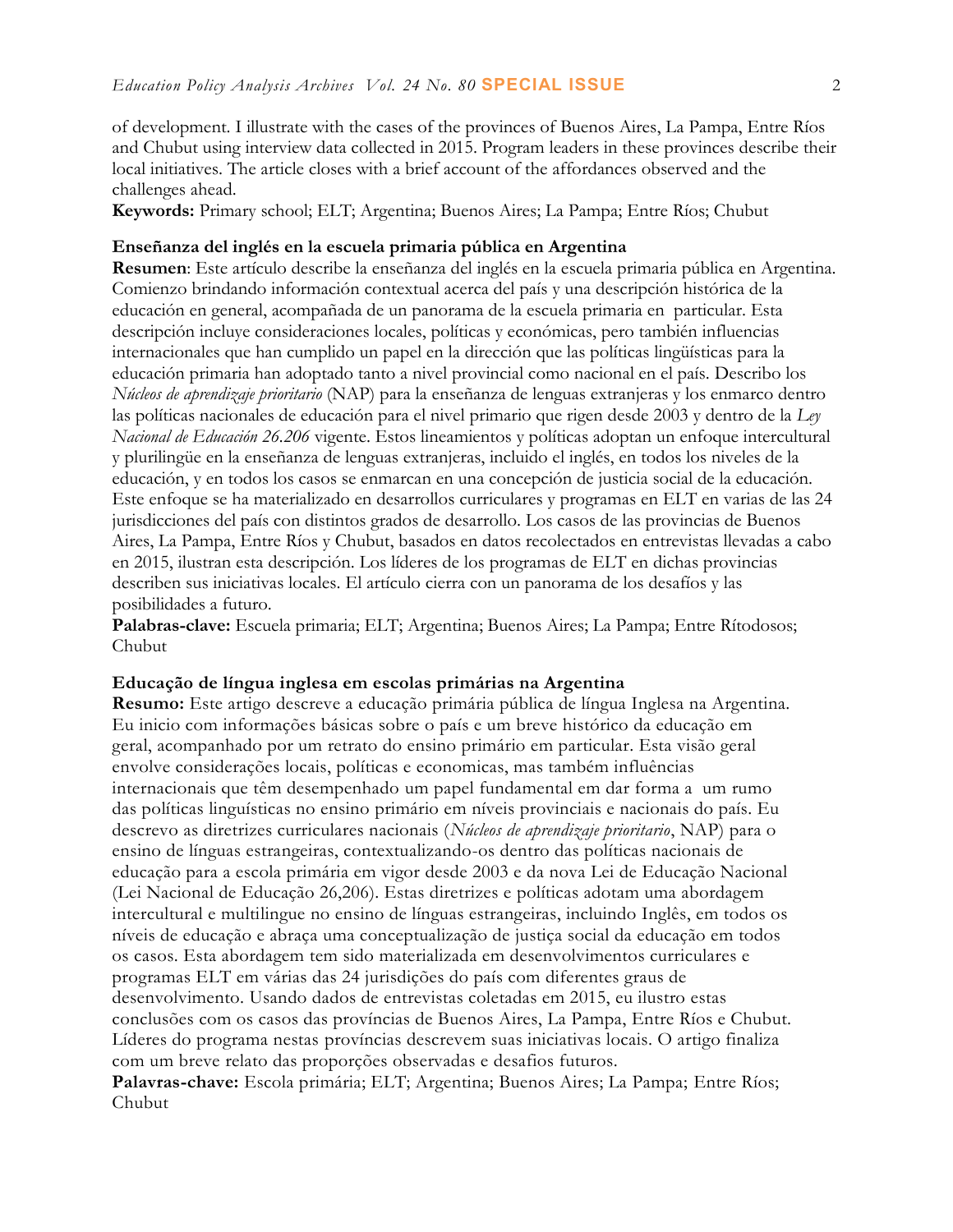### **Context**

Argentina (the Argentine Republic) is the second largest country in South America after Brazil and has over forty million inhabitants. Its federal system of government is comprised by twenty-three provinces and the autonomous city of Buenos Aires. The official language is Spanish but several minority languages are spoken, such as Levantine Arabic, South Bolivian Quechua, Catalan, Mandarin, Japanese, Korean, and Welsh (Lewis, 2009) as well as at least sixteen indigenous languages (Censabella, 1999).

## **Historical Development of the Argentine System of Education**

As described in Porto (2014), many political, ideological, economic, cultural and other forces have played a role throughout history in the development of Argentina's system of education. What follows is a brief overview.

Argentina was a Spanish colony until the Declaration of Independence in 1816. Towards the end of the 19<sup>th</sup> century the Argentine State was organised (López Armengol & Persoglia, 2009) and it aimed at the unification and homogenisation of the population through education. The process began with Law 1420, enacted in 1884, whose aim was to form and create the Argentine citizen by means of the obligatory military system and the conceptualisation of primary school education as universal, obligatory, non-religious and free. For instance, in the first half of the  $19<sup>th</sup>$  century, Sarmiento, a key historical figure associated with education in this country, put in motion the imposition of the central culture and language and the elimination of difference (linguistic, social, cultural) represented by the *gaucho* and the several Indian languages alive in those times (Puiggrós, 1990). As Puiggrós (1990, 1996, 2003) explains, the Argentine education system was founded around this paradigm of education for linguistic and cultural unification and homogenisation in the face of the increasing immigration flows from Europe. The white apron that all schoolchildren had to wear is evidence of this process.

This paradigm of homogenisation continued during the  $20<sup>th</sup>$  century (Puiggrós, 1990). At present, education is still seen as a driving unifying force and a pillar in four interrelated fronts (Rivas, 2005), namely citizenship (as it fosters values and provides students with the necessary tools for democratic life), social life (through the vision of school as a form of social inclusion and integration), economic development and well-being (contributing to the productive capacity of citizens) and cultural development (by fostering cultural understanding in the face of linguistic and cultural diversity).

In 1993 a new Federal Education Act (*Ley Federal de Educación* No 24.195) was passed. With the noble aim of modernising the Argentine school system, it completed a process of decentralisation of education through which the provinces were in charge of initial, primary and secondary education while the State was in charge of higher education, central education policies, and the control and evaluation of the provincial systems of education (Keweitel, Marongiu, Mezzadra & Rodríguez del Pozo, 2003; López Armengol & Persoglia, 2009). In particular for preprimary and primary education, this process had begun in 1970 and was completed in 1978 (Adrogué, 2013; Candia, 2004). There is agreement in the literature that this process of decentralisation was a top-down initiative imposed vertically on the provinces in order to transfer public expenditures on education to the provinces, with the final aim of alleviating the budget of the national government (Adrogué, 2013; Candia, 2004; Gorostiaga, 2006; Rivas, 2010). The process was fraught with limitations regarding the quality, equity and efficiency of the system and the outcomes were discouraging (Adrogué, 2013; Candia, 2004; Gorostiaga, 2006; Gorostiaga, Acedo & Xifra,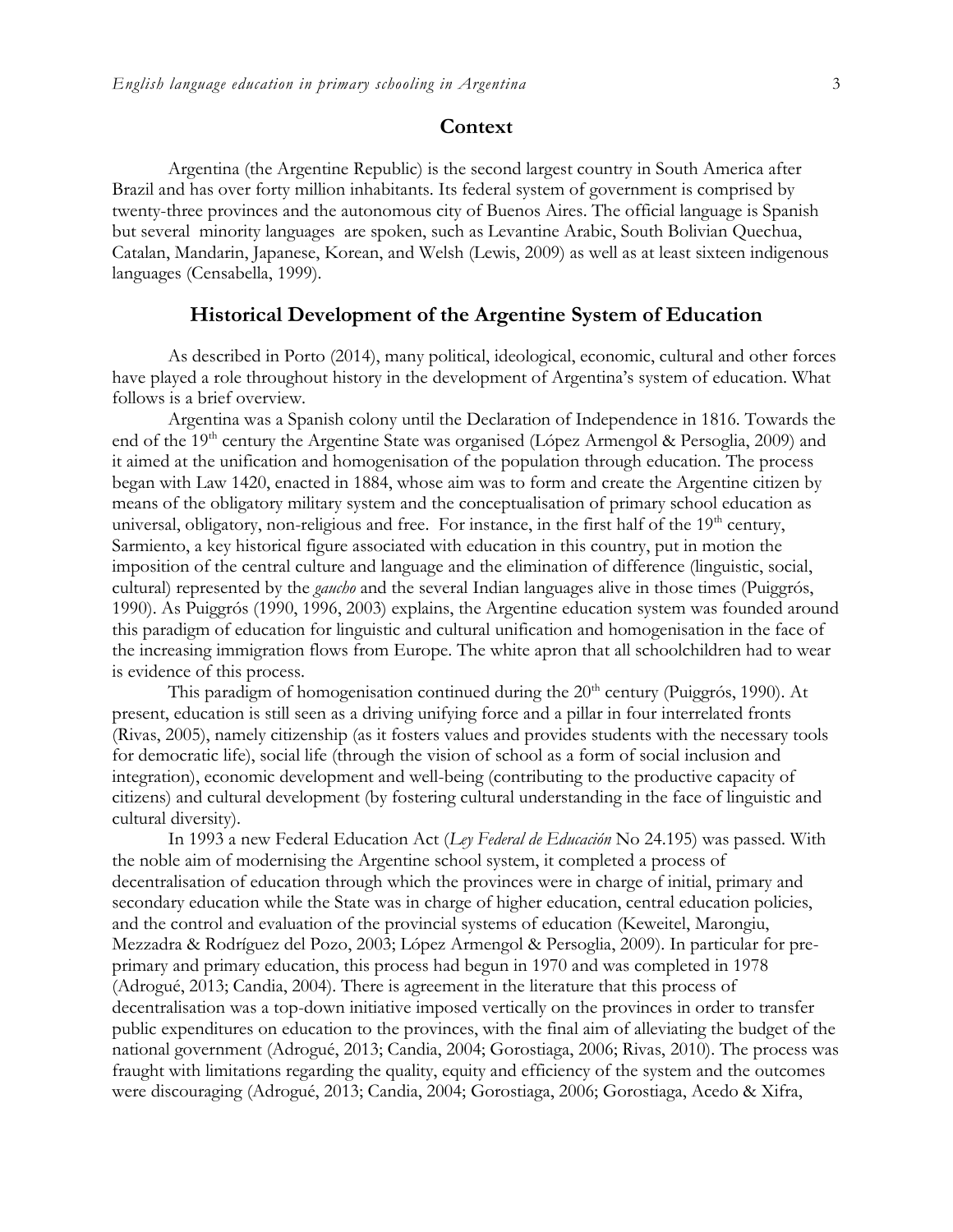2003; Gvirtz, Larripa & Oelsner, 2006; Keweitel et al., 2003; Perez Centeno & Leal, 2011; Rivas, 2010; Terigi, 2007). For instance, as the Law was not discussed horizontally, there was not firm consensus about it in many aspects; the provincial administrations lacked the necessary resources to face the new responsibilities, which led to fiscal crisis in many cases; many lacked expertise to implement the reform; planning at the administrative, curricular and other levels was poor; the increased autonomy of the provinces resulted in a wide variety of local implementations; consequently, the system was atomised and fragmented, resulting in inequalities. Terigi (2007, p. 9, my translation from Spanish) concludes: "The organisational variety displayed by the provincial educational systems, rather than reflecting strategic options for diverse organisations intended to guarantee common outcomes, is the result of a truncated and fragmented process of institutional transformation which failed to establish a homogeneous basis to cater for the educational rights of the population." Furthermore, the *Operativo Nacional de Evaluación Educativa* (National Educational Assessment) or ONE, which was the national evaluation system created by the Federal Education Act in 1993, had technical and other problems (Gvirtz, Larripa & Oelsner, 2006; Sánchez, 2014) and was used politically to ascertain a 'sense of crisis' intended to push the welcoming of the law's new guidelines in the context of the lack of consensus referred to before (Gvirtz et al., 2006). The results of these assessments were used for accountability purposes, were provided to the press and included rankings by province and by worst and best schools (Gvirtz et al., 2006).

 This scenario, followed by a severe political and economic crisis in 2001, gave way to the enactment of a new National Education Act in 2006 (*Ley Nacional de Educación* No 26.206), still in force at present. It considers education and knowledge as a public good as well as a personal and social right, to be guaranteed by the State. It set guiding principles for education throughout the country such as principles of equality, educational inclusion, plurilinguism and interculturality, social cohesion and integration, and respect for and explicit acknowledgement of linguistic and cultural diversity, among others (Chapter II, Article 11), with the ultimate aim to guarantee conscientious and responsible citizenship as well as social welfare. Following López Armengol and Persoglia (2009), this law changed education in the following ways:

- Education became obligatory since age 5 until the completion of secondary school (17 years of age).
- The national system of education was organised in four broad areas: Initial Education (from age 3 to 5), Primary Education (from age 6 to 11 in two cycles; first cycle ages 6-8 and second cycle ages 9-11), Secondary Education (from age 12 to 17 in two cycles; first cycle ages 12-14 and second cycle ages 15-17), and Higher Education (18 and over).
- Eight modalities were introduced, within one or more of the levels of education: Technical Professional Education, Artistic Education, Special Needs Education, Youth and Young Adults Permanent Education, Rural Education, Intercultural Bilingual Education, Education in Contexts of Deprivation of Liberty, and Home and Hospital Education. They aimed at guaranteeing equality in the right of education for all by catering for specific permanent, temporal, personal or contextual needs.

It is important to note that the academic calendar year runs from March to December. Summer holiday time follows (January and February) and there is a two-week winter holiday break in July. In 2013, there were 22, 227 primary schools in the country (Instituto Nacional de Estadística y Censos [INDEC] and Ministry of Education, 2013), which by Law 25.864 (2004) should guarantee 180 days of classes per year, but in the public system the number is sometimes lower, or significantly lower,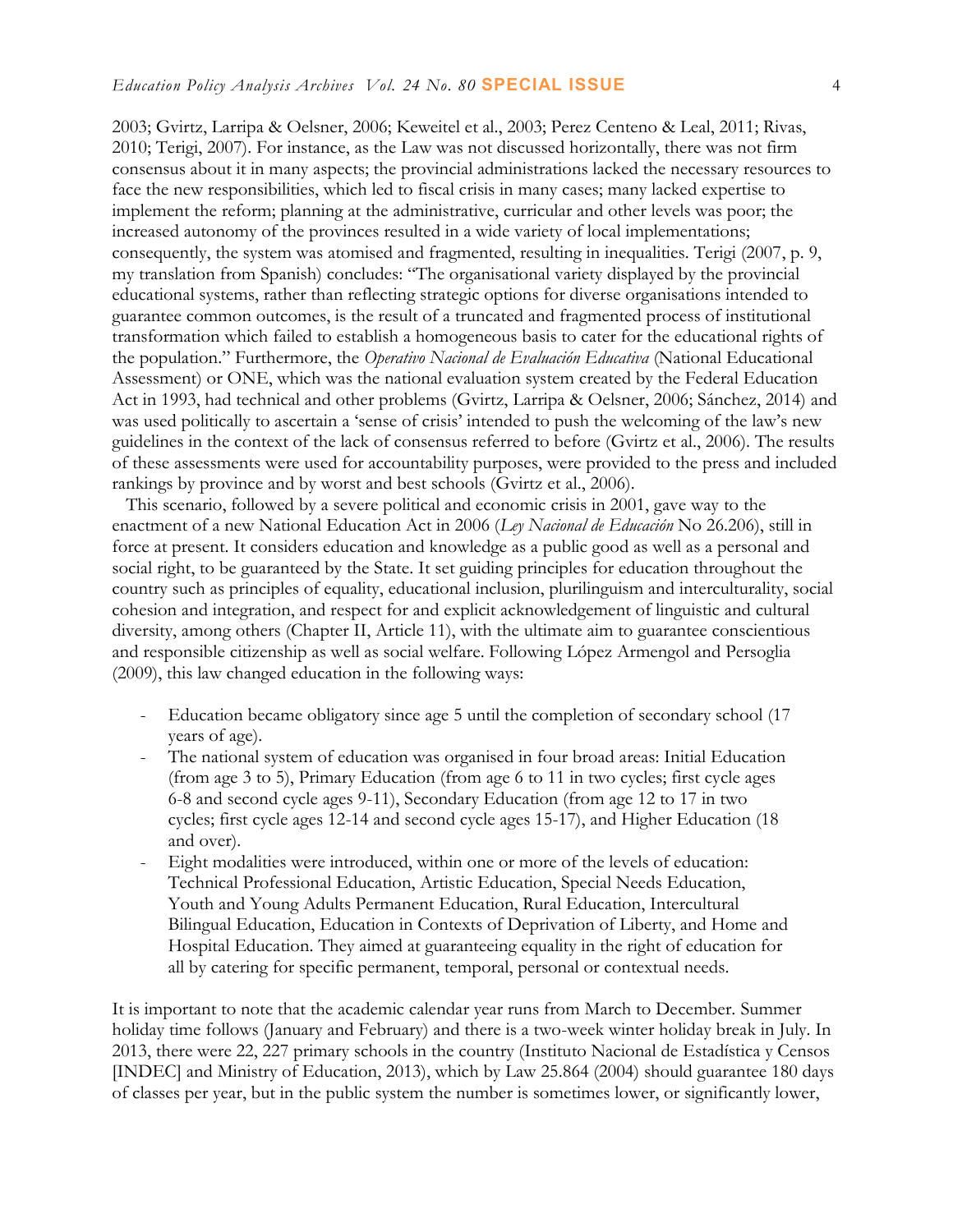owing to teacher strikes or problems in infrastructure (e.g. schools with no heating in winter, no water in summer, no electricity supply, precarious buildings that in some cases represent a risk for teachers and students alike, etc.) (Rivas, 2010). In an international comparative perspective, Rivas (2010) mentions that Argentina ranks lower than other countries in the region (Brazil, Chile, Uruguay) in terms of school days and class hours in primary school. While there are 774 class hours per year in Argentina, Brazil has 869, Uruguay 813 and Chile 1257 (UNESCO, 2008). Teacher strikes have contributed to this situation: the provinces have suffered an average of 9 strikes per year from 2002 to 2008 (Rivas, 2010), although there are provincial disparities (e.g. in Buenos Aires province the average for the same period per year is 11, in Entre Ríos 28 and in Misiones 1). Economic and political factors impinge upon education in the country. Just to give an example, about 40% of the total public expenditures on the basic services provided by the State (education, health, security, justice) are decentralised in the provinces. Problems arise as the national government collects about 80% of all taxes, and then distributes resources among the provinces through a system of distribution called revenue sharing system, which was first enforced in 1935. The system is in the spotlight at present and in need of revision because resources are allocated using political variables such as the representation of each province in the National Congress (Chambers of Deputies and Senators) (Porto & Sanguinetti, 2001) instead of the criterion of fiscal equalisation recommended by experts (i.e. allocation according to the population, the per capita income and the land of each province) (Mezzadra & Rivas, 2005; Porto, 2004; Porto & Sanguinetti, 2001). To date, the system has not been revised and gives rise to serious fiscal inequalities which in turn result for instance in inequality in investment per student in the public school system. An example illustrates the scenario well. In 2006, Tierra del Fuego, a southern province (benefited by this revenue sharing system and resources from the oil industry) invested \$ 7.171 (Argentine pesos) per student while Salta, a poor northern province, invested \$ 1.497 (Rivas, 2010). This discrepancy means inequality in terms of infrastructure, equipment, teachers, teacher salaries, etc. This inequality affects students and schools but also teachers. In December 2008 a primary school teacher with 10 years of experience earned a monthly salary of \$ 4.345 in Santa Cruz for one school shift while a teacher in Formosa, Misiones and Corrientes under the same circumstances earned \$1.600 or less (Rivas, 2010).

In particular concerning the educational opportunities at public primary schools in Argentina, Adrogué (2013) shows that the system is characterised by profound inequalities - the provinces of Buenos Aires, Corrientes, Chaco, Entre Rios and La Rioja are in the worst situation and Córdoba, Chubut, La Pampa, San Juan, San Luis and Tucuman in the best. But differences occur not only among provinces but also within each province. Adrogué (2013, p. 21) concludes that "the majority of the schooling inequalities are explained by differences within the jurisdictions, more than 84% corresponds to it. In a word, a poor quality school does not necessarily belong to a poor province". This inter-school inequality is also described in Centro de Implementación de Políticas Públicas para la Equidad y el Crecimiento (CIPPEC, 2004) and Veleda (2014), who affirms that students find very dissimilar learning environments in terms of equipment, teachers' years of experience, school management, socioeconomic level, infrastructure, resources, etc. depending on which school they go to. For instance, younger and inexperienced teachers work in disadvantaged schools more than in other contexts (CIPPEC, 2004), something that is accompanied by underqualified administrative staff in general (Terigi, 2007). In addition, while 80.2% of children in the highest decile (the richest 10%) learned computer studies at school in 2009, 77.3% learned a foreign language and 17.9% attended a summer camp, children in the lowest decile (the lowest 10%) did not have the same opportunities: 37% learned computer skills or a foreign language and only 0.4% enjoyed summer camps. Furthermore, Rivas (2010) points out that about one in four children had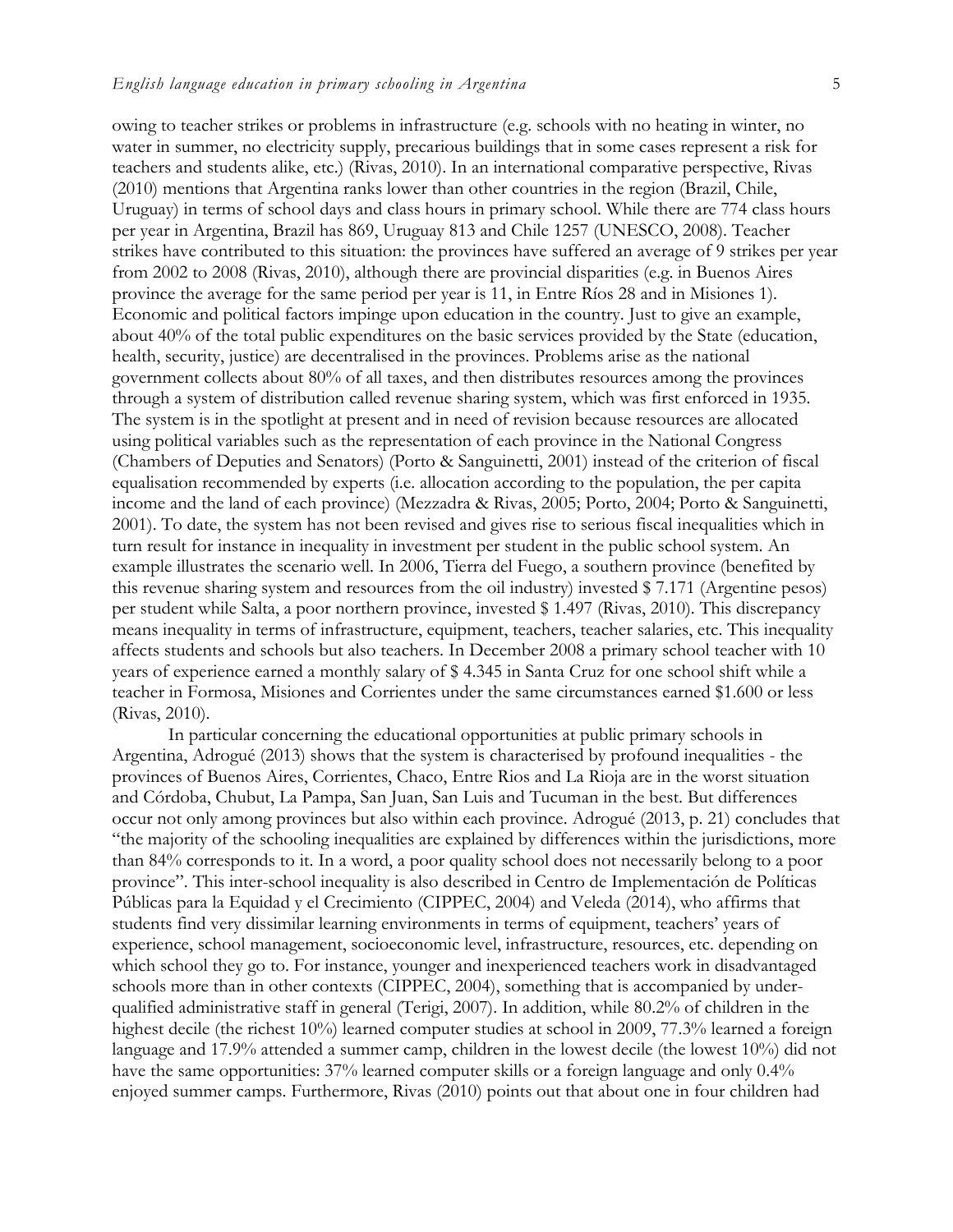lunch at school in 2007, representing 25% of the public school enrolment. Lunch provision in schools is a tendency in the rise given the socioeconomic context in the country, particularly in northern and poor provinces like Santiago del Estero and Formosa, and also in highly populated regions in the centre: while in 1997 it reached 11% of public primary schoolchildren, it grew to 21% in 2003 and 25% in 2007. Breakfast was served to 28% of those children in 1997 and 46% in 2007. However, other poor provinces such as Chaco and Jujuy lack extended lunch services of this kind.

### **Primary School Education in Numbers**

The Federal Education Act (1993) and the National Education Act (2006) contributed to the democratisation of education by extending the number of years of obligatory schooling from 7 to 10 in 1993 and to 13/14 in 2006, resulting in a higher schooling rate when compared to countries like Brazil and Chile (Perez Centeno & Leal, 2011). However, it has already been pointed out that provision in terms of days of classes and hours of classes per year in public primary schools is lower in Argentina than in Brazil, Chile and Uruguay. Furthermore, Perez Centeno & Leal (2011) point out that the educational capital tends to be reproduced in the country, which means that it is possible to anticipate someone's school trajectory depending on the socioeconomic and family context in which he/she was born. Gvirtz and Beech (2014) and Veleda (2014) refer to the high socioeconomic segmentation observed in school enrolment, i.e. children and youth are naturally grouped in schools according to socioeconomic factors, meaning that the school population tends to be homogeneous, or in other words, children and youth interact with peers from similar backgrounds. Not only this, but public schools predominantly serve socioeconomically disadvantaged groups. For instance, in 2006, of the lowest income tercile, 88.2% was enrolled in public schools and 11.8% in private schools (INDEC, 2006; Rivas, 2010). This affects the quality and efficiency of the system, leads to stigmatisation and operates against social integration (Veleda, 2014). It not only produces socioeconomic exclusion but also cultural and symbolic fragmentation that puts social cohesion at risk (Gvirtz & Beech, 2014). In an analysis of the impact of high school socioeconomic segregation on educational equity, Krüger (2013, p. 2) highlights "the need to consider the social composition of schools as a key educational policy factor, and the relevance of analysing ways to promote social inclusion in the system".

Following Cimientos (2014) and Rivas (2010), in 2012, primary school enrolment comprised 4,603,422 students, 74.2% of whom were in the public sector (3,414,473 students) and 25.8% in the private sector (1,188,949). Promotion rates (from one grade to the next) for 2009 show that difficulties to promote in primary school concentrate in  $1<sup>st</sup>$  form (90.4% promotion rate) while in  $6<sup>th</sup>$ form the rate rises to 95.11%. Public schools show lower promotion rates and consequently higher school failure than private schools. Grade retention is higher in 1<sup>st</sup> form (7.4% in 2009), decreases progressively to 2.6% in  $6<sup>th</sup>$  form in 2009, and is low in the private sector (1 out of 100 in 1<sup>st</sup> form in the same year while in the public sector the relation is 10 in 100). In 2012, the grade repetition rate was 2.9% for the whole country, with significant disparities among provinces (0.4% in Santa Cruz; 5,6% in Santiago del Estero; 9,9% in Corrientes) (INDEC, 2013). Inter-annual dropout rates are low in primary school, below 2% between 2006 and 2009 (Cimientos, 2014; Rivas, 2010), and 1% in 2013-2014 (INDEC, 2013). Overage is characteristic since the beginning of primary school owing to grade retention and late entry into the system. Overage increases form after form, reached 25.44% in 6<sup>th</sup> form in 2010, and is higher in the public sector, sometimes up to five times (25.4% in 2010 vs. 4.7% in the private sector). In 2013, the average for the country was 15.6%, again with significant disparities among provinces (22.9% Chaco; 40.9% Corrientes; 27.1% Formosa; 28.5% Misiones; 30.8% Santiago del Estero; 8.5% Tucumán; about 11% Río Negro, Santa Cruz, Tierra del Fuego,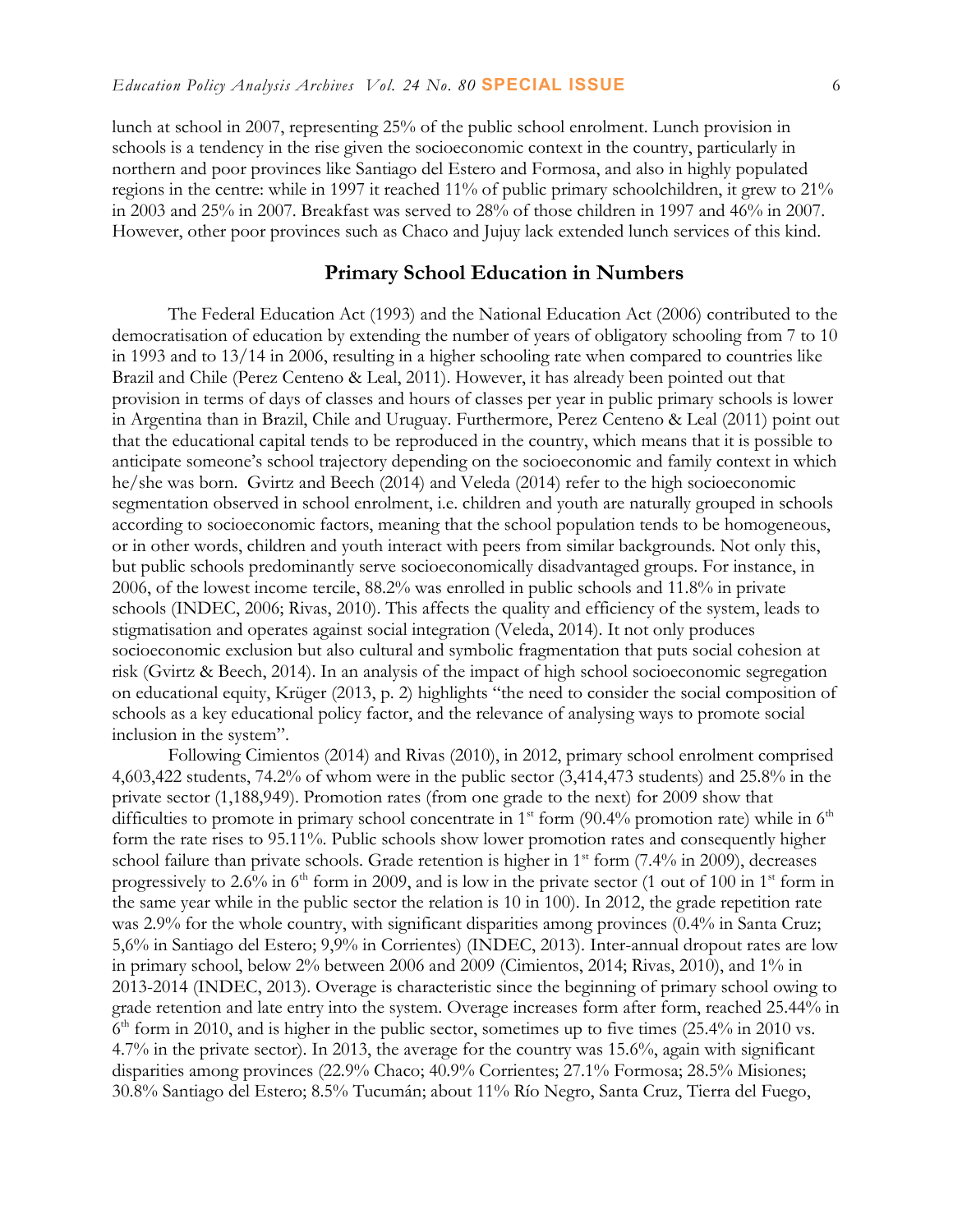Buenos Aires) (INDEC, 2013). Graduation rate is high: in 2009, 9 out of 10 children finished primary school.

## **Current Priority Policies for Primary Education**

In 2010, the National Ministry of Education set ten priority policies for primary education. The document acknowledges the central role of the State to guarantee quality education for all children. The policies are:

Social justice and equality for all.

Specific planned actions include the financing of institutional projects in rural schools, special education schools and schools with vulnerable populations; provision of textbooks for children, school libraries and classroom libraries; provision of technology; reinforcement of special needs education; infrastructure plan for rural schools.

- Strengthening of teaching.

Specific actions involve courses, seminars and support for teachers; a network to encourage team work among teachers in schools.

- Attention to grade retention and irregular trajectories.

Actions comprise inter-jurisdictional support; multi-dimensional initiatives (involving teachers, schools, parents, out of class activities, etc.); discussion and agreement of assessment and evaluation criteria, processes and outcomes for each cycle of primary school.

- Social policies aimed at children considered 'vulnerable' or 'at risk'.

Creation of Child Activity Centres (*Centros de Actividades Infantiles*, CAI), aimed at social justice and inclusion by means of specific school support, and technical, cultural, scientific, recreational, sports and other activities.

- Social policies aimed at enriching the educational experience of children.
	- a) Choirs and Orchestras Program for children, involving the creation of 60 choirs and 60 orchestras in different Child Activity Centres (CAI).
	- b) Federal Program of Recreation and Educational Tourism, involving summer camps, educational camps, graduation trips, and tourism. In 2010, 240,000 from all over the country participated in the Program.
- Creation of bonds among schools, families and educational community centres. The figure of the 'community teacher' is created, encouraged and supported.
- In-service training and professional development for teachers.
	- a) In 2010-2011, the program reached 35,000 teachers. A postgraduate degree in Rural Education was created.
	- b) Training and professional development for supervisors and headteachers /headmistresses.

In 2010-2011, about 2500 supervisor teams received training.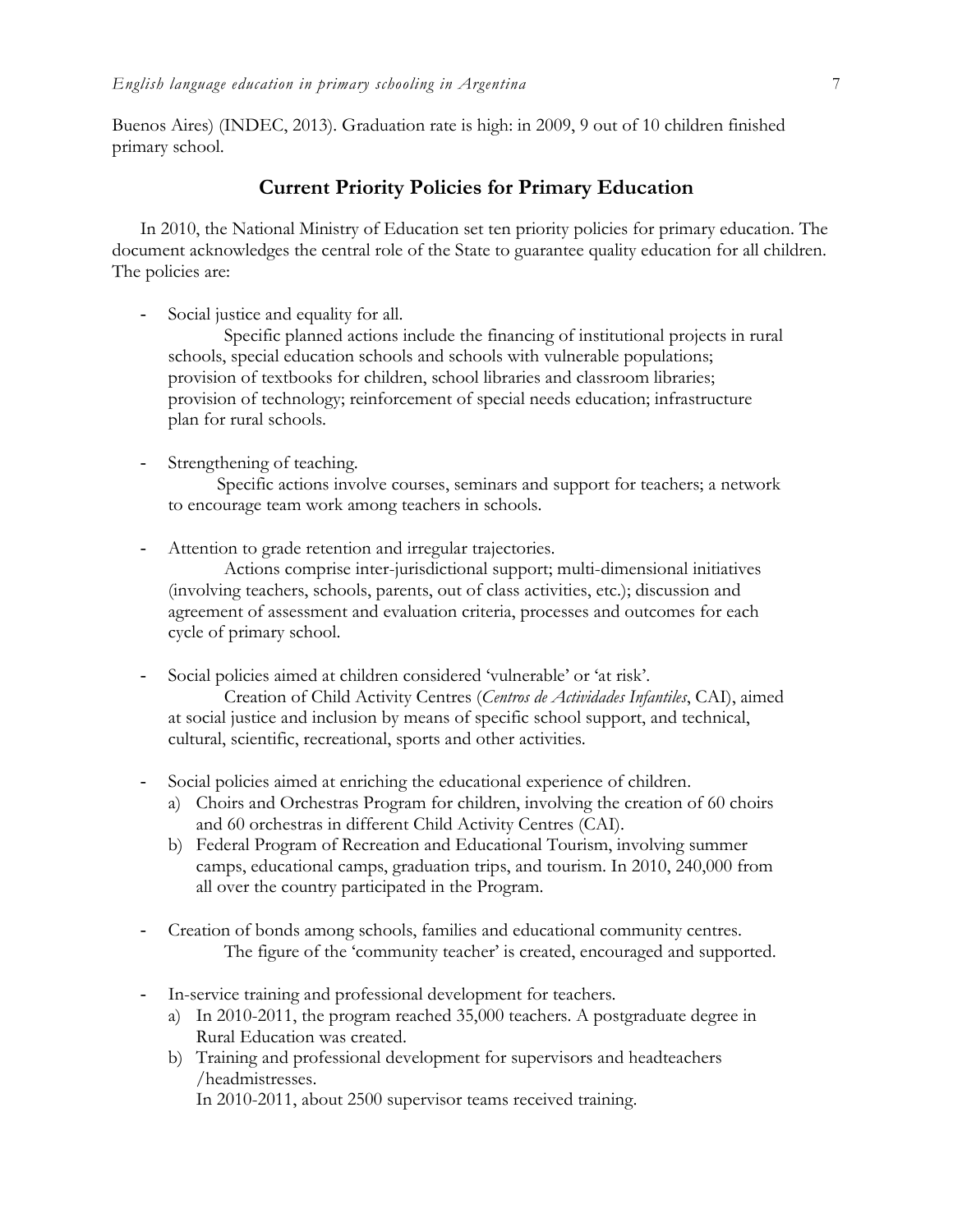Extended school day.

A 10-year program aimed to guarantee full and extended education (morning and afternoon) in public schools.

- Policy of inter-jurisdictional support and cooperation for child development. Creation of Education Roundtables and Councils.
- Use of ICT to improve teaching, teacher education and the administration of schools.

## **Language Education**

Linguistic and cultural diversity is a familiar phenomenon in people's daily lives as in most countries in Latin America due to complex immigration processes. In their education laws, Argentina, Chile, Brazil, Bolivia, Ecuador, Peru, Cuba, Venezuela, Mexico and Colombia, have acknowledged the importance of language education at different levels in their systems of education both in compulsory schooling and higher education. As described in Porto, Montemayor-Borsinger and López Barrios (2016), in Argentina Spanish is used as L1 but also as L2 by speakers of indigenous and other languages. The most widely taught languages are English, French, German, Italian and Portuguese - included in the national curriculum guidelines for languages (*Núcleos de aprendizaje prioritario*, NAP).

The role of education and of language education in particular was redefined with the National Education Act 26.206 (2006). After the 2001 crisis, this law aimed at social inclusion and the democratisation of knowledge. English teachers, as all educators, became part of a comprehensive literacy project intended to encourage children and youth to become 'citizens of the world' (Starkey, 2007) while developing a sense of social cohesion and national citizenship at the same time (Tesdesco, 1999). The law also highlighted the importance of native languages (Spanish and indigenous languages) and explicitly recognised the linguistic rights of ethnic minorities throughout Argentina.

Two world models of education have been influential in the country, namely the human capital education model and Progressive Education (Spring, 2009). The human capital education model views (language) education as a tool for learners to open up to the world and have access to knowledge and information, to health, education, employability, economic growth, and social and economic mobility - through different resources and means. In this sense, language education, particularly in English because of its significance as a language of international communication, is seen as empowering and instrumental to development. On its side, Progressive Education, building on Freire's foregrounding of the sociocultural, agency and intercultural experience, rests on a view of education for active citizenship, for social justice and for the protection of local languages, celebrating the students' interests and participation. The combination of these tenets from both models has dominated language education policy (Thisted, Diez, Martínez & Villa, 2007) and curricular developments (Barboni, Beacon & Porto, 2008; Barboni, Beacon, Porto & Sporturno, 2013) from the beginning of the  $21<sup>st</sup>$  century. Foreign language teaching is conceptualised as *educational,* i.e. aiming at the learners' *literacy* development, not only *language* development, and learners are viewed as responsible, active and conscientious citizens. For instance, the policy documents designed in the province of Buenos Aires are the results of efforts under a recently created Office of Intercultural Education, framed under National Education Act 26.206 (2006), which promotes "policies of recognition that are the centre of debates, policies and practices beyond the Argentine provincial and national contexts toward the Latin American context in countries such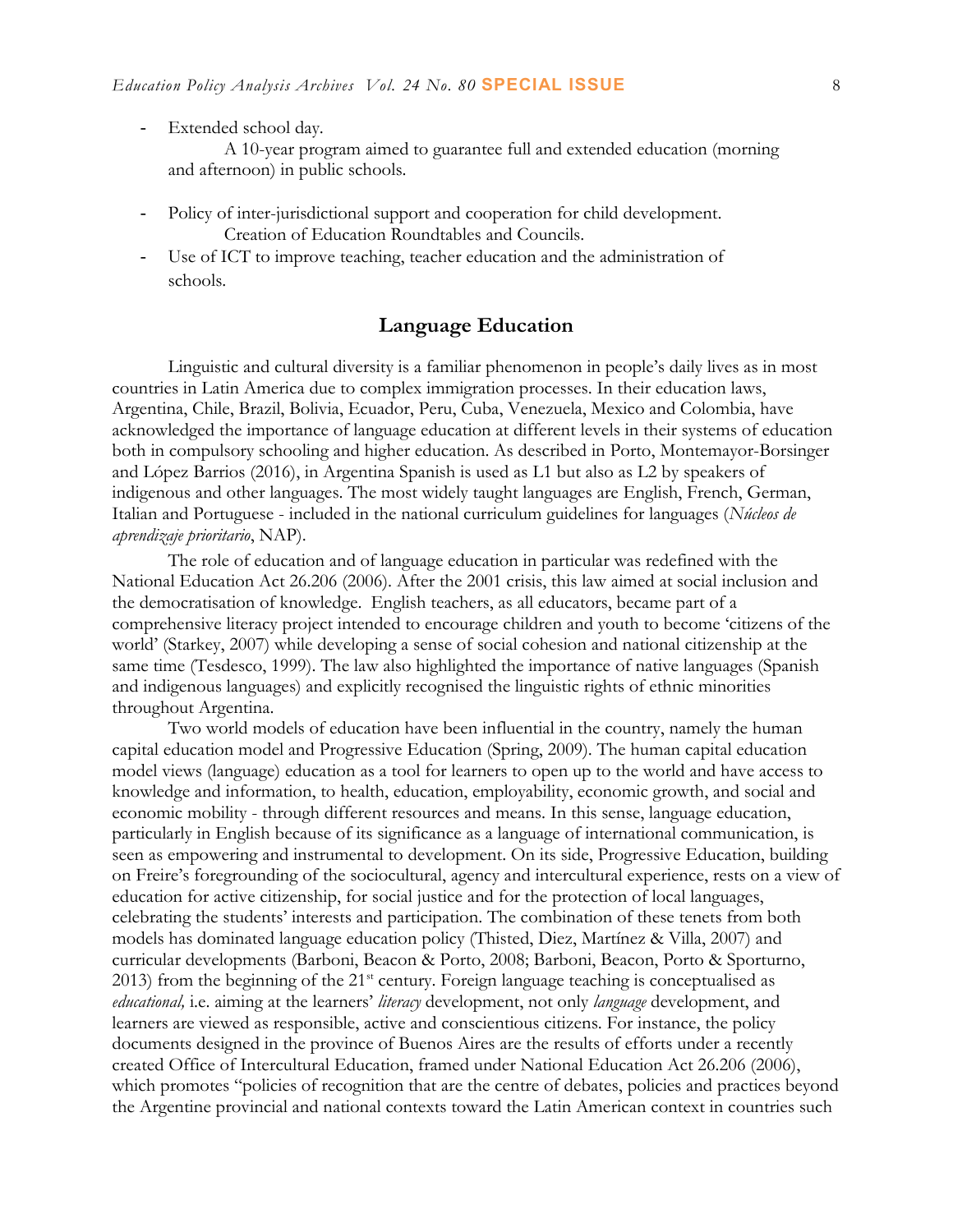as Brazil, Ecuador, Chile, Bolivia, Perú and Bolivia" (Thisted et al., 2007, p. 3, my translation of the original in Spanish).

## **English Language Education**

Focusing on English in particular, it began to be taught as a foreign language in the secondary school system, organised in 1863 (López Barrios & Villanueva de Debat, 2011). Because secondary education was not compulsory then, its teaching was limited. English was also introduced at British community schools, created in the 19<sup>th</sup> century to provide education to the children of English-speaking settlers (Banfi & Day, 2005; Tocalli-Beller, 2007). In this setting, English was the language of instruction and not a school subject. The British influence was very important in Argentina throughout the 19<sup>th</sup> century through the railway, farms and other businesses as well as sports (Maersk Nielsen, 2003). This influence is present today through cultural associations such as the Argentine Associations of English Culture and British Council, which aim at promoting English and the British culture. In the early  $20<sup>th</sup>$  century, many private schools copied the English-Spanish bilingual curriculum of British community schools.

The 1990s saw a significant change with the Federal Education Act mentioned before. English became an obligatory school subject from age 9 (second cycle of primary school) to 14 (first cycle of secondary school). Schools were encouraged to offer a second foreign language but as an option (not mandatory) (Ministerio de Cultura y Educación, 1997). The 2006 Education Act extended English as a mandatory subject throughout secondary education. Since 2007, English is therefore taught compulsorily as from 4<sup>th</sup> form (nine-year olds) both in private and public schools. A few new primary and secondary education curricula for English were passed in 2007 in several Argentine provinces and since then other provinces have followed.

Currently, in pedagogic terms, English language education follows the latest developments in the field. While in the 1990s foreign language curricula were product-oriented (i.e. they included competence standards intended to serve as a means of standardisation), nowadays the intercultural and citizenship dimensions are acknowledged and valued, at least theoretically. One widespread belief is that schools should provide a common basis to allow for a conscious and critical participation in society, i.e. schools should foster literacy development with the ultimate aim of empowering students for active citizenship. Task-based, project-based and CLIL (Content and Language Integrated Learning) methodologies for the teaching and assessment of language accompany this conceptualisation. However, there are difficulties in implementing intercultural citizenship perspectives and these methodologies in daily classroom routines for a variety of reasons. The most important one is that although English teachers are in general highly qualified, having completed four- to five-year undergraduate programs, the available teacher workforce is insufficient to cater for the positions needed nationwide to comply with language education policies and curricular developments since 2006 (Corradi, personal communication, 2016). As a consequence, unprepared and/or uncertified teachers are hired to satisfy the demand. Corradi (personal communication, 2016), team member in the area of foreign languages of the Ministry of Education of the Nation, in charge of English, reminds us that no statistical information concerning the English teacher workforce in the country exists.

Maersk Nielsen (2003), Tocalli-Beller (2007), Rajagopalan (2010) and Zappa-Hollman (2007) note that English is a dominant and prestigious foreign language in the country. Today, it is used in business with foreign countries, language education (in primary and secondary school curricula in most provinces), and tourism. Maersk Nielsen (2003) remarks that English in Argentina fulfils four key functions: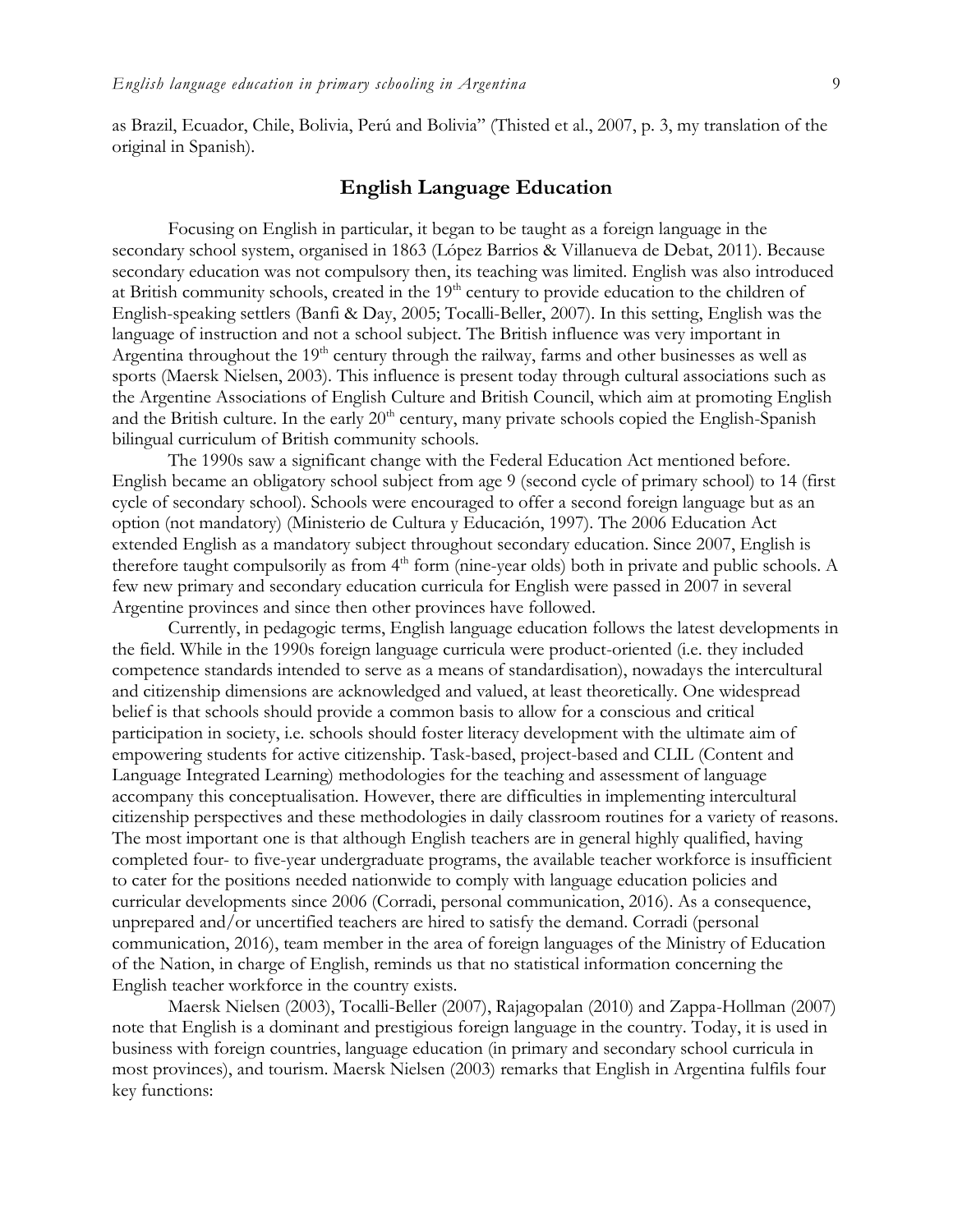- Interpersonal: English is predominant and perceived as prestigious in advertising, businesses and consumer goods (particularly clothes, cars, perfumes, music, etc.).
- Instrumental: English is used as a medium of instruction at bilingual schools, and as an international language in international conferences, tourism, etc.
- Regulatory: Business contracts with foreign companies must be written in Spanish and translated into English if necessary.
- Innovative: Borrowings from English are common in the fields of sports, computers, shopping, advertising, fashion, and others.

Furthermore, Rajagopalan (2010) speaks of the nativisation of English in Latin America and mentions the perceived need of English as something vital among Argentineans. Overall, English is perceived in utilitarian rather than hegemonising terms. Educators, teacher educators, researchers, authorities, policy makers, curriculum designers, learners, parents and the population in general acknowledge the positive significance of English for their lives. The regulatory function of the State in this respect in Argentina, in particular in education though the National Education Act passed in 2006, acquires significance because it sees ELT (and education in general) as a way of developing the potentialities of individuals to actively construct their future.

This view of English coexists simultaneously with a radically different one. In particular in the field of politics and international relations, English is seen in hegemonic terms, as a form of linguistic and cultural imperialism (Phillipson, 1992). Phillipson & Skutnabb-Kangas (1996, p. 436) refer to "the infectious spread of English within a wider language policy framework" and "triumphant" English as a result of processes of Americanisation, Europeanisation, and McDonaldisation (Phillipson & Skutnabb-Kangas, 1996, p. 440). On this basis, they claim that "these developments embody and entail hegemonising processes that tend to render the use of English 'natural' and 'normal', and to marginalise other languages" (Phillipson, 2001, p. 191). Phillipson (2008, p. 250; 2009) has recently redefined English as "lingua frankensteinia" in an attempt to capture these devilish effects. Political scientists in Argentina have highlighted this rhetoric of imperialism, stressing the profound evil impact of English in many Latin American countries and their inhabitants (Borón, 2009; Borón & Vlahusic, 2009). More specifically, Borón (2009) argues that this evil influence has led to the crisis of a model of civilisation which has resulted in social unrest, violence, xenophobia and racism, among other diabolic forces. In Borón's (2009) and Borón & Vlahusic's (2009) view, the processes of Americanisation, Europeanisation, and McDonaldisation represent the visible elements of a broader imperialist penetration through "mechanisms of domination, and the multiplication of its [the United States'] devices of manipulation and ideological and political control" (Borón, 2005:271; my translation of the original in Spanish).

## **National Curriculum Guidelines for Languages**

The national curriculum guidelines for languages (NAP, 2012) provide general principles for the teaching of English, French, German, Italian and Portuguese as foreign languages both in primary and secondary schools. This document, designed by leading experts in the field, and passed by the Federal Education Council, aims at the unification and harmonisation of linguistic and cultural practices associated with language education in the country. It is concerned with the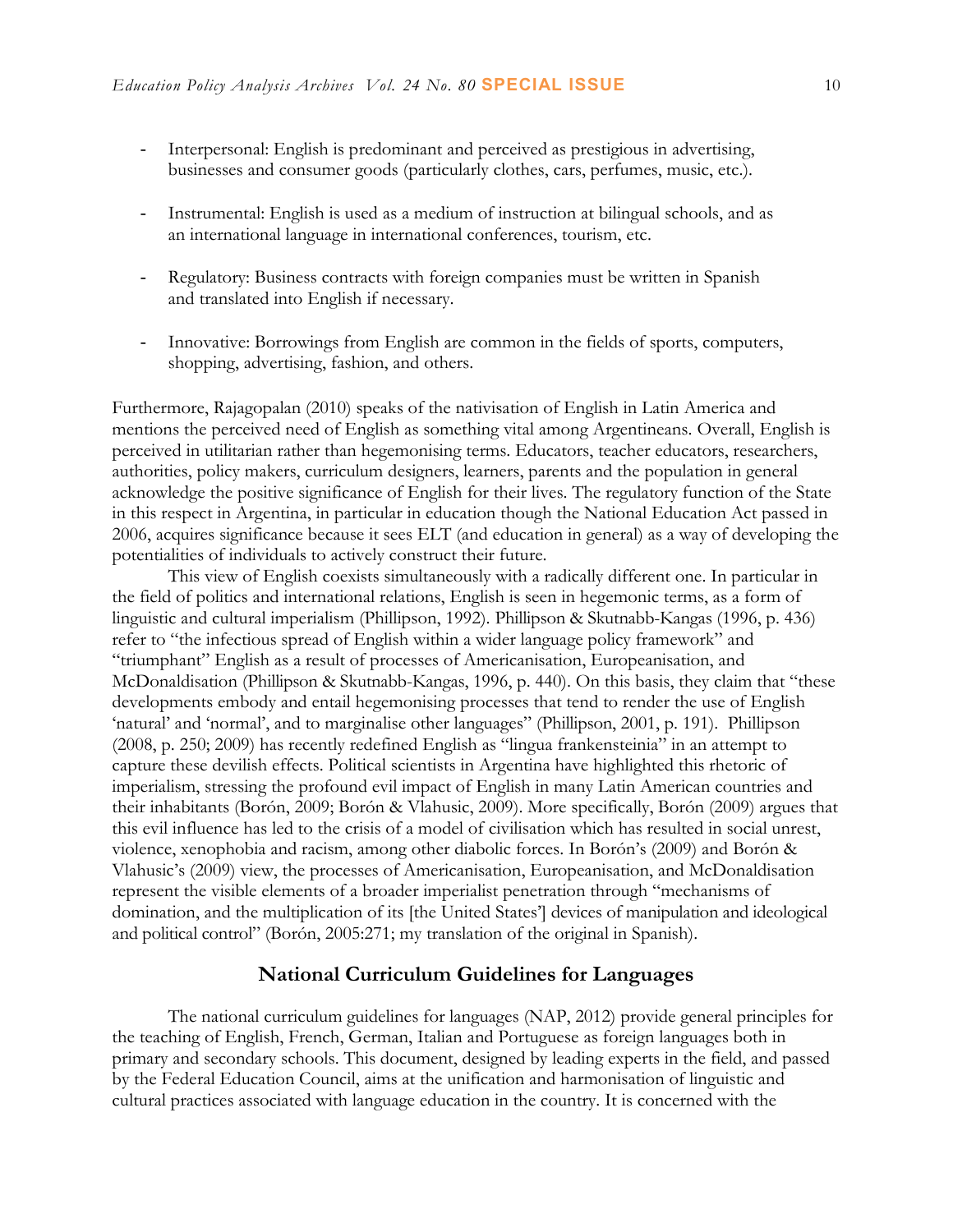development of the necessary knowledge, skills and attitudes that will help children and youth shuttle among the variety of languages at their disposal in order to function in increasingly multilingual, multicultural and complex settings. The document highlights:

- A linguistic description of language in a sociocultural perspective that sees language as discourse or in other words as a negotiation of meanings in which interlocutors are involved to produce meaningful interaction. Learning a language and using it is about achieving meanings in context rather than studying *about* the language as a system. The development of multiliteracies is at the core.
- An intercultural and plurilingual perspective to allow for intercultural understanding in the face of a complex multicultural and multilingual world that values diversity. Foreign language learning is seen as a vehicle for intercultural and plurilingual experience. The development of intercultural citizenship is explicitly acknowledged as important.

The guidelines offer four possible trajectories of language learning, each one of different length, to be developed in the different cycles of primary and secondary school. The following table summarises the options. Within the document's prescriptive focus, the flexible trajectories cater for the different contextual realities of language education in the country.

|                           | Primary<br>school<br><b>First cycle</b><br>$(Ages 6-8)$ | Primary school<br>Second cycle<br>(Ages 9-11) | Secondary<br>school<br><b>First cycle</b><br>(Ages 12-14) | Secondary<br>school<br>Second cycle<br>(Ages 15-17) |
|---------------------------|---------------------------------------------------------|-----------------------------------------------|-----------------------------------------------------------|-----------------------------------------------------|
| Four-cycle<br>Trajectory  | Level 1                                                 | Level 2                                       | Level 3                                                   | Level 4                                             |
| Three-cycle<br>Trajectory |                                                         | Level 1                                       | Level 2                                                   | Level 3                                             |
| Two-cycle                 |                                                         |                                               | Level 1                                                   | Level 2                                             |
| Trajectory<br>One-cycle   |                                                         |                                               |                                                           | Level 1                                             |
| Trajectory                |                                                         |                                               |                                                           |                                                     |

Table 1 *Núcleos de Aprendizaje Prioritario*

*Note*. Adapted from *Núcleos de aprendizaje prioritario* (2012, p. 2).

Finally, the guidelines for each level are arranged around six key areas: reading comprehension, listening comprehension, oral and written production, language awareness and reflection, and intercultural reflection.

## **The Cases of Buenos Aires, La Pampa, Entre Ríos and Chubut**

After this overview of education in general and of public primary English language education in Argentina, with an analysis of documents such as several Education Acts, policies for primary school education and the national curriculum guidelines (NAP) for foreign language education, I now present the cases of the provinces of Buenos Aires, La Pampa, Entre Ríos and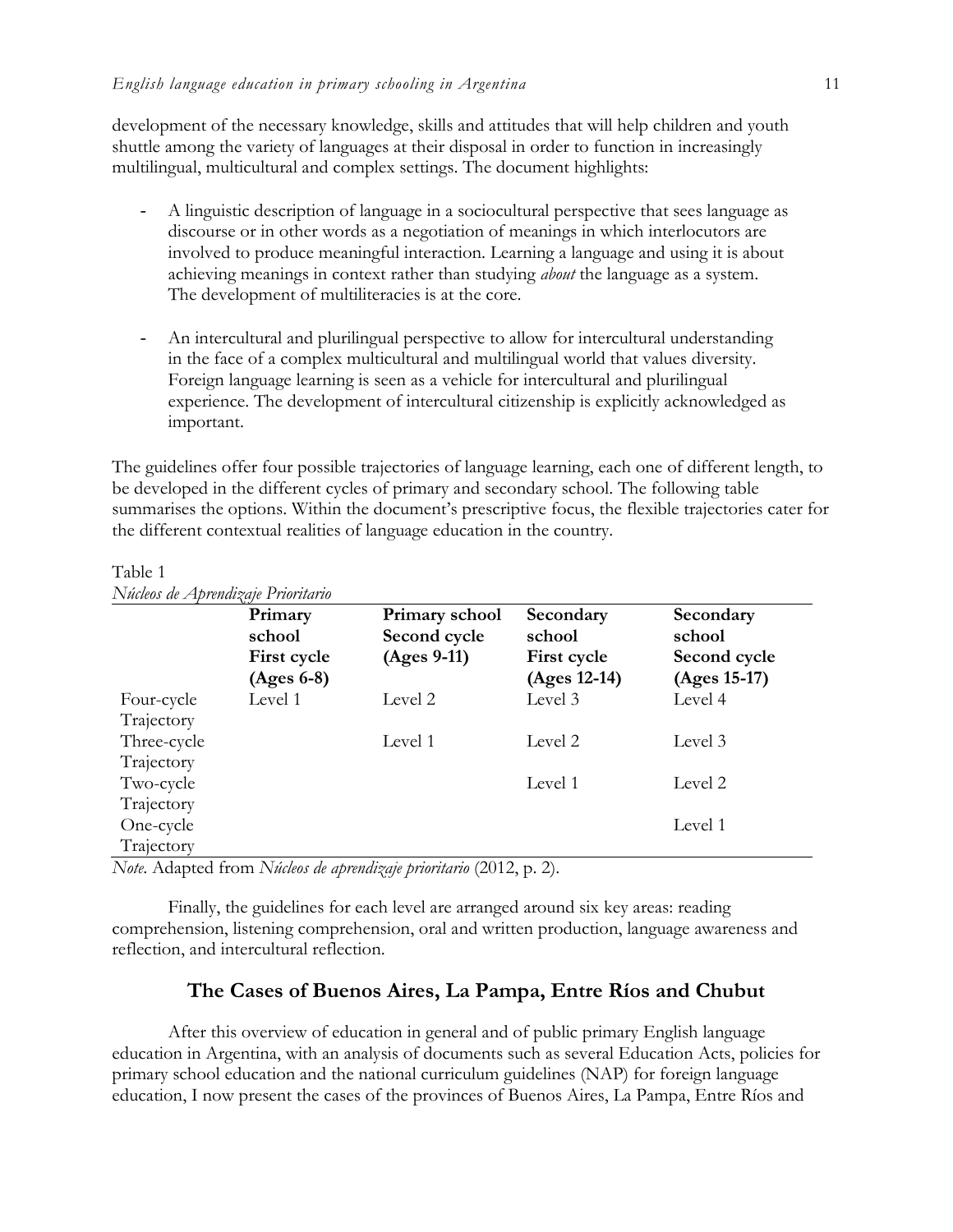Chubut using interview data collected in 2015. I contacted program leaders in several southern, central and northern provinces in November 2015 and invited them to be interviewed by email. Four accepted and they describe their local initiatives. One foreign language expert from the Ministry of Education of the Nation also accepted and she describes developments with a global perspective. I provided interview guidelines and questions arranged around the key aspects identified in the call for this Special Issue: description of the educational situation in each province/the country with reference to the socioeconomic and political context of education if appropriate; historical development of public primary ELT programs in the province/the country; description of the current program, including aims, contents, theoretical orientation, methodology, materials and resources, and so forth; profiles of teachers; and main problems and accomplishments.

Interview data as well as the experts' real names and occupation are disclosed with their permission. Rather than introducing each case at a time, I have arranged the presentation of findings around the following topics: educational context; public primary ELT programs in each province; limitations and challenges; and accomplishments. An initial general overview by the expert of the Ministry of Education of the Nation contextualises the cases. Clarifications appear between brackets and I highlight the evidence for the points raised in italics.

#### **General Overview**

Leonor Corradi, MA, trainer of teacher educators, expert in language didactics, team member in the area of foreign languages (in charge of English in particular) of the Ministry of Education of the Nation, highlights the guiding principles of plurilinguism and interculturality that frame education in general in the country, and also foreign language teaching (FLT), echoing the explicit acknowledgement of linguistic and cultural diversity set in the National Education Act (*Ley Nacional de Educación* No 26.206) (Chapter II, Article 11):

*In an intercultural and plurilingual approach, i.e. the principles on which foreign language teaching is based in Argentina*, there are instrumental and formative aspects to be considered. *This has been stated in the federal documents for the area of FLT which have been written since 2009*. Before the National Act of Education (2006), a national agreement known as the A-15 stated that what was compulsory was three levels of foreign language (each level was three years long), one of which had to be English. This led to the inclusion of English to the detriment of the other languages taught. Though the three levels could be taught simultaneously, what was implicit in a way was that the teaching of foreign languages would start in primary school. The main approach during this time was a communicative approach whose focus was mainly instrumental, with little or no reference to formative aspects.

Reflecting on the extent to which intercultural and plurilingual principles are put into practice in the country at present, Corradi claims:

The process has already started and it is manifested in different ways:

- Provincial curriculum designs. These had to be created or modified to show how the principles in the documents are implemented.
- Teaching materials. Two processes are involved. First, there are national funds for the purchase of textbooks for students. A national committee is created to first agree on the criteria to analyse the materials and to second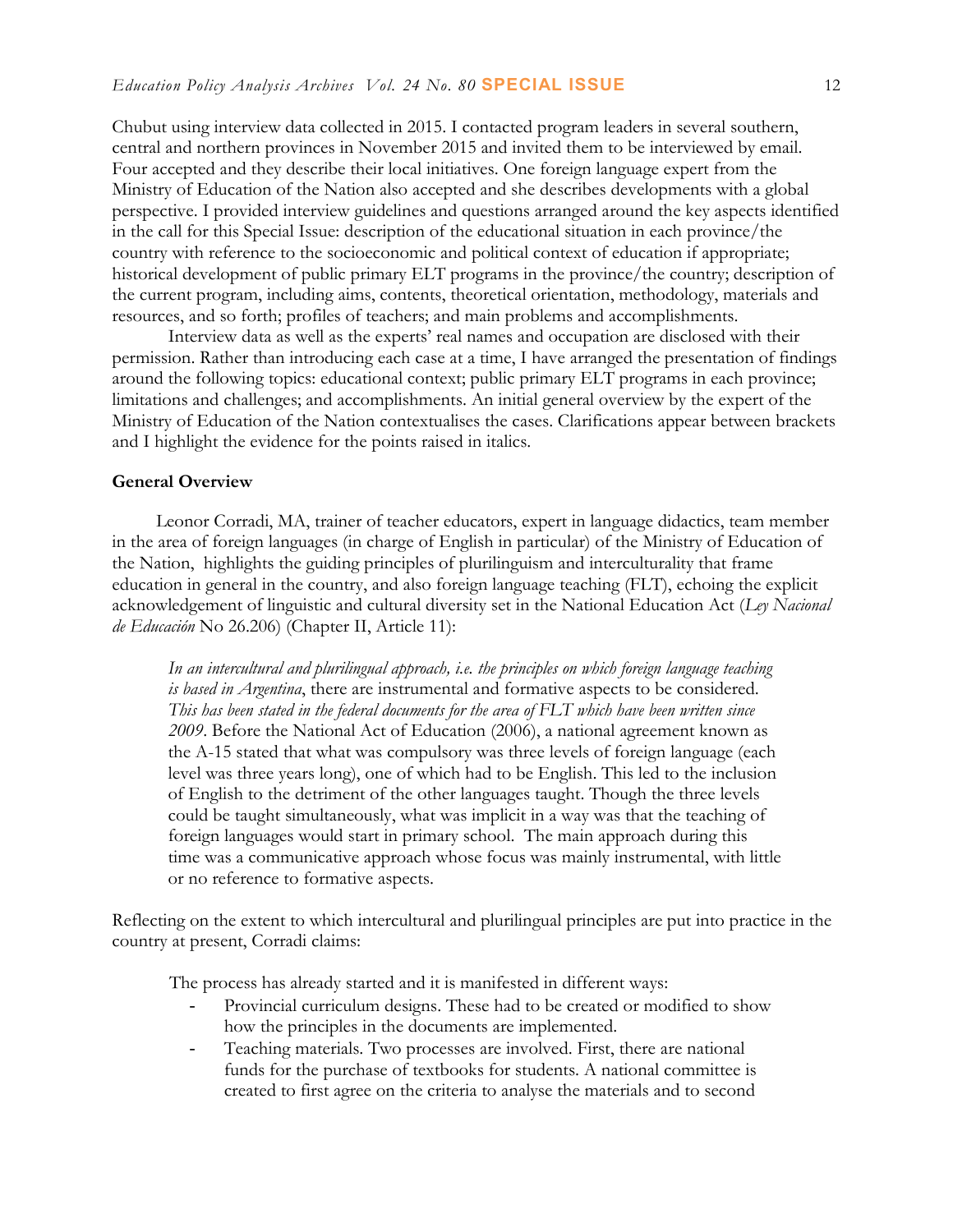evaluate samples against these criteria. Once titles have been selected, the list is sent to the provinces, where a local committee is created to decide on the textbooks to buy. The second process is the design of national materials that can be used by teachers all over the country. Some of these materials are listed below:

- a) Projects for the primary school in the context of "*Jornada Ampliada*", i.e. the extension of the time children spend at school.
- b) Projects for the secondary school: *Entrama*, a digital collaborative federal project to create projects using ICT resources.
- c) Adult education: within the area of *Fines*, a program to help young people do or finish secondary school, the book *Lenguas Extranjeras: Inglés*, a project based on reading in which students are guided into being competent readers.
- Technical assistance in provinces to work with local teams of experts in charge of rewriting their curriculum designs.
- Professional development instances in different provinces to show teachers how to teach in this new paradigm.

Two aspects are worth pointing out here. First, regarding teaching materials, Corradi refers to the important role of the national government in the process of book selection for purchase as well as in the design of national materials for several contexts. Concomitantly, Rivas (2010), drawing on UNESCO (2008), refers to the high degree of autonomy that schools have in pedagogic terms. For instance, 98% of the schools in Argentina are allowed to make specific choices in book selection, and the average is 81.8% in Latin America (95.2% in Brazil, 95.8% in Chile, 69% in Paraguay, 74.3% in Perú and 58.5% in Uruguay). This average for the region is high when compared to Asian countries (e.g. 28% in Malasia). Second, with respect to *jornada ampliada,* in 2005 a Law for the Financing of Education was passed and it aimed to offer extended school time to 30% of the public primary school enrolment, which then reached only 5% of those children. A few years after this law was passed, Rivas (2010) mentions that this percentage was not increased due to the high costs involved and the lack of political decision to implement changes in this direction. However, in recent years several provinces such as Buenos Aires, Mendoza, Córdoba, San Juan, Santa Cruz, Río Negro and Tucumán have implemented programmes of this kind, which have not been captured statistically yet (Rivas, 2010).

### **Educational Context and Public Primary ELT Programs in the Provinces**

I begin with the Province of Buenos Aires, the biggest and most populated province. Silvana Barboni, PhD University of London and director of the program called 'Intercultural and Plurilingual Education' from 2005 to 2014, offers specific details regarding the plurilingual and intercultural perspective that Corradi refers to at the national level, in this case in relation to ELT in primary school in this province:

English has been a compulsory subject in primary education in the province of Buenos Aires since 1996. Two compulsory teaching hours of English a week were introduced in the second cycle of primary education (ages 9 - 11) with the aim of exposing students to an international language through a communicative curriculum. The system of education caters for the education of 543, 650 children in second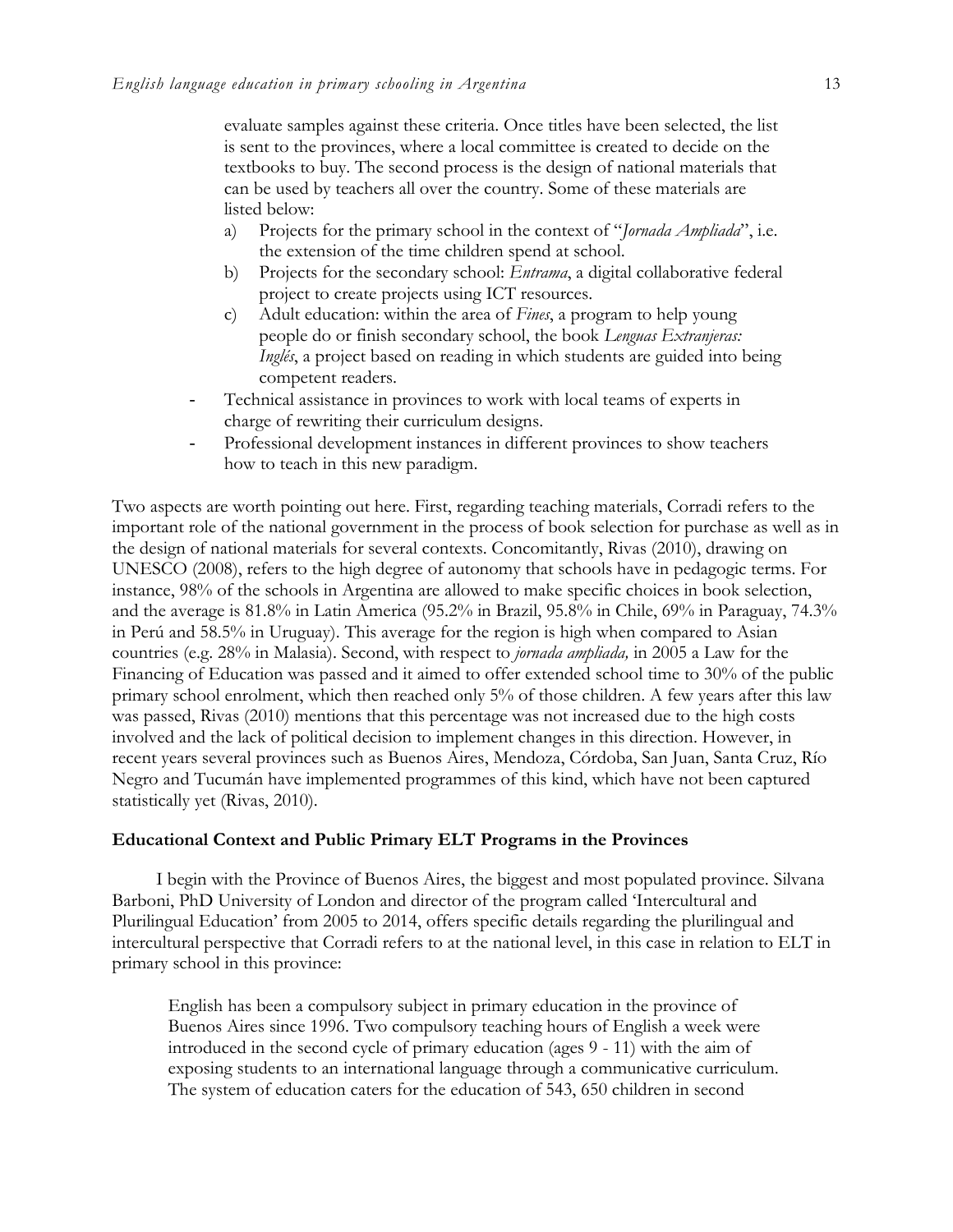cycle of primary education studying in 4,316 schools. Although English is not compulsory in the first cycle, 1 in 3 schools have included the subject in the first three years of primary schooling as part of special projects.

*In 2007 the curriculum was revised after a new National Education Act was passed* and a task-based curriculum was introduced with a focus on students' multiliteracies development beyond traditional utilitarian approaches in ELT. In consequence, a set of different objectives were considered, namely an education fostering language teaching situations *that would help develop students' multiliteracies and intercultural competence*. In line with this, the focus of the curriculum has been on the process of learning rather than the product of it with an emphasis on students carrying out tasks in English that would help them learn by using the language. Among the contents description, the program establishes a basis for the introduction of rich linguistic exponents, generic features of a diversity of texts and numerous topic fields of interest and relevance for children. The curriculum also provides examples of lessons carried out using literature for children that intends to inspire and illustrate teaching strategies.

As Corradi explained before, the National Ministry of Education offers technical assistance to teachers in the provinces as well as professional development initiatives with the ultimate aim of assuring that this intercultural orientation gets to classrooms. For instance, in 2005 the province of Buenos Aires launched a teacher education program for primary and secondary school teachers, covering all school subjects and offering free teacher education in a variety of formats (traditional teacher development courses, online courses and materials, on-site dialogic assistance in schools, etc.). About 8,000 English teachers have participated since then.

Regarding teaching materials, the case of the province of Buenos Aires illustrates the degree of pedagogic autonomy referred to earlier (Rivas, 2010). The province designed and published free materials in 2013 for use in the English classrooms of all public schools, in particular for  $4<sup>th</sup>$  and  $5<sup>th</sup>$ forms in primary school and 1<sup>st</sup> year of secondary school. The booklets (in print and PDF, with accompanying audios and additional suggested activities for the classroom, e-activities, etc.) echo the intercultural, citizenship and human rights education frameworks with the pillar of taking action in the community (for example, the chemical pollution section in the  $4<sup>th</sup>$  form booklet, the section on bullying in the 5<sup>th</sup> form booklet and more explicitly in the secondary school booklet.

The 2007 curricular document was revised in 2013 (Barboni et al., 2013) and it purposefully adds the citizenship dimension as an inescapable dimension of ELT, on the basis of the principles of social welfare and cohesion attributed to educational policies by National Law of Education 26.206. Some of its aims are expressed as follows: "develop an intercultural perspective strengthening children's cultural identities and favouring processes of social integration and interaction with otherness in alignment with principles of peace and human rights"; and "develop children's path toward democratic citizenship".

In La Pampa, Estela N. Braun, ELT Didactics Teacher at the University of La Pampa and ELT coordinator at the provincial Ministry of Education, describes her setting and points out disparities with the situation in the Autonomous City of Buenos Aires and the province of Buenos Aires regarding the capacity of her province to implement the language education guidelines set by the Federal Education Act (*Ley Federal de Educación* No 24.195). Her words reflect the limitations and inequalities that the provinces faced in those times, echoed by education experts in the country (Adrogué, 2013; Candia, 2004; Gorostiaga, 2006; Gorostiaga et al., 2003; Gvirtz et al., 2006; Keweitel et al., 2003; Perez Centeno & Leal, 2011; Rivas, 2010; Terigi, 2007). La Pampa simply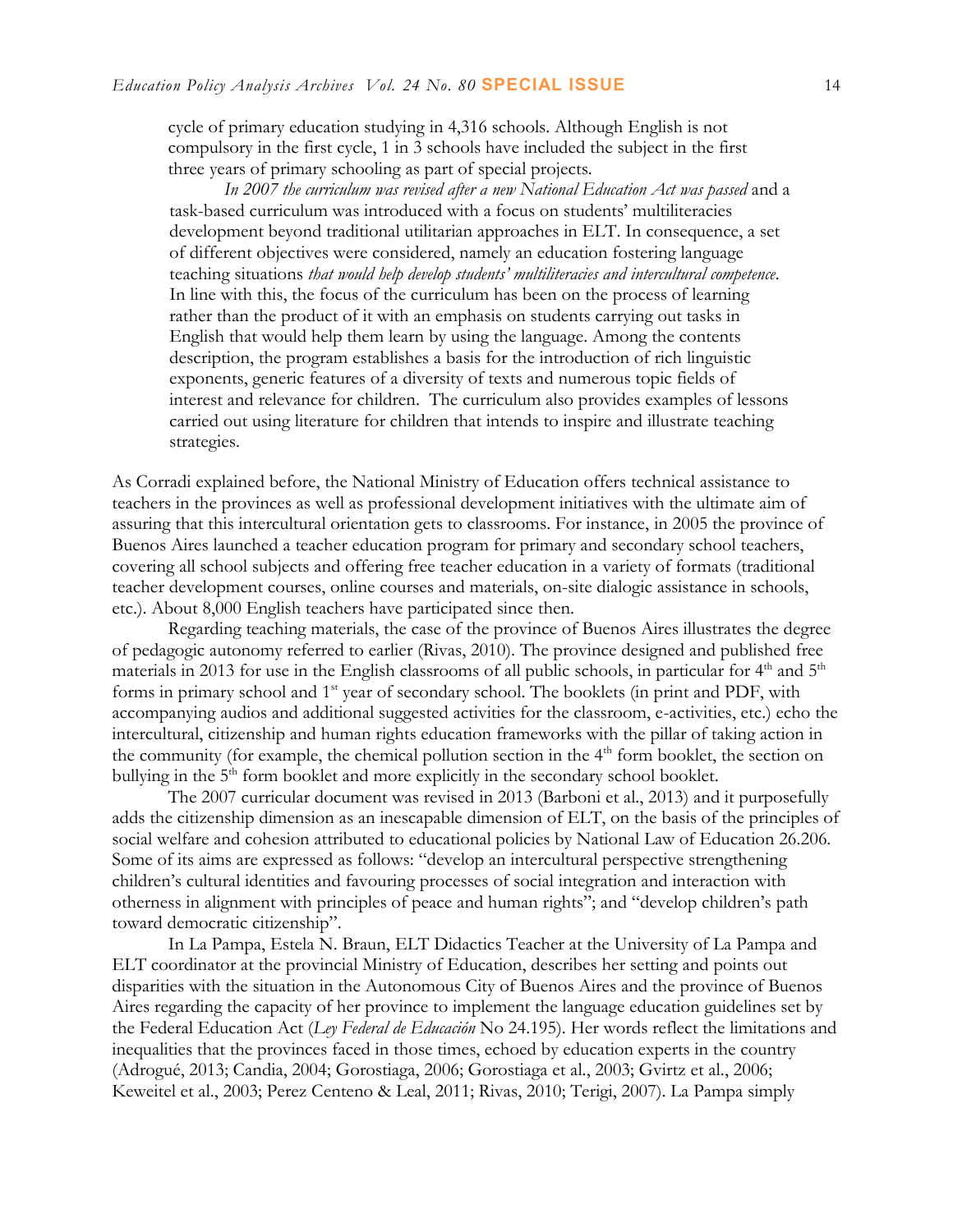lacked the necessary resources to face the new responsibilities set by the law. Other provinces experienced similar situations, leading to the atomisation and fragmentation of the system (also pointed out by these education experts) as well as inequalities in terms of student outcomes.

An overview of English language teaching as a foreign language in our province cannot be separated from legislation passed in Argentina since the 1990s. In that respect, *the Federal Law of Education issued in 1993 stated the possibility of teaching foreign languages since EGB 2 (primary schools as from the 4th, 5th and 6th forms) but only the province of Buenos Aires and the city of Buenos Aires could implement it at that time*.

In our context, the first experiences of teaching English at primary school level in state schools date back to the end of the 1990s as a request from parents who insisted on having English and computer studies taught to children as extracurricular activities. The only exceptions were two Normal schools which had been teaching foreign languages since 1985 through project 13. Pupils were taught a period of forty-five minutes of English every day from 1<sup>st</sup> to 6<sup>th</sup> form. For the rest of *the schools there were no teaching posts or hours available to make this experience possible.* 

In the following interview extract, and with reference to the new National Education Act (2006), Braun brings up the issue of financial resources again ('At that moment there were only 50 schools that had created posts for ELT at that level'). It is interesting to note once again the autonomy that the provinces enjoy in terms of teaching materials ('the publishing of a book about specific didactics for the level'), the possibility to offer professional development opportunities for teachers ('The aims of the professional development course were to reach a consensus about the characteristics of a curriculum for the level and to provide teachers with didactic approaches suitable for young learners') and the overall inequality of the system. While the province of Buenos Aires published its first curricular document for English for primary school in 2007, and produced a revised version in 2013, La Pampa was able to do so only in 2014 for the first time.

In 2008 a project was presented to the Ministry of Education in our province *to develop a professional development course aimed at English teachers working at primary school level.* Law 26206/2006 was already being implemented and it stated in article 27 that all students should have democratic access to foreign language teaching since primary school level. *At that moment there were only 50 schools that had created posts for ELT at that level. The aims of the professional development course were to reach a consensus about the characteristics of a curriculum for the level and to provide teachers with didactic approaches suitable for young learners. One of the outcomes of the course was the publishing of a book about specific didactics for the level* (*Towards a Didactics of ELT for Primary School Level,* EdUNLPam, 2011). *However, the design of curricular guidelines for the level was only achieved in 2014.*

Braun clarifies that this curricular document designed in 2014 was not implemented until 2015 (eight years behind the province of Buenos Aires) but is appreciative of the financial effort involved:

The process of curriculum development was carried out by following the NAP (Core Learning Aims for Foreign Languages) issued in 2012. Teachers were invited to read and discuss the main tenets present in the curricular materials during 2014 and *they were finally implemented in 2015*. It is interesting to note that at the moment all the primary schools in the province are teaching English at primary school level in  $4<sup>th</sup>$ ,  $5<sup>th</sup>$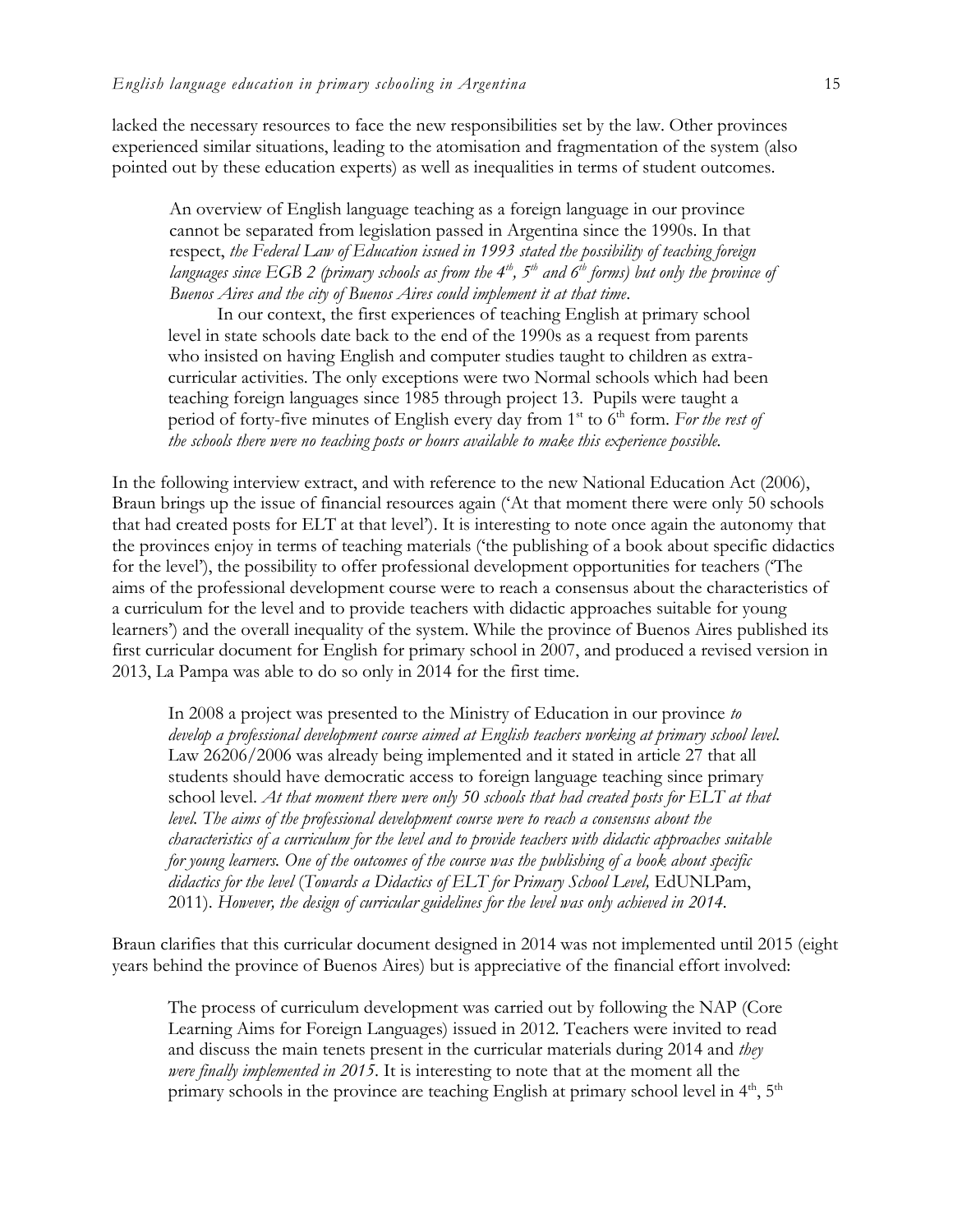and 6<sup>th</sup> forms ranging from one to two periods of forty minutes a week. Several schools in rural areas or schools with extended timetables teach English from the first until the last year of primary school in multi-grade classrooms. *This fact shows the extent of the investment in the budget for education since 2008*.

Finally, she describes how the intercultural orientation was materialised in the curricular document. Her words echo the spirit of the new National Education Act passed in 2006 with respect to linguistic and cultural diversity.

As regards the characteristics of the curriculum it consists of purposes and objectives of the teaching of English at primary school level around six main areas to be developed regarding language practices of reading comprehension, listening comprehension, oral and written production, reflection or noticing of characteristics of the foreign languages in comparison with the Spanish variety of language used at school and there is a strong emphasis on the implementation of an intercultural perspective. A set of didactic guidelines accompanies the materials.

*The curriculum aims at the development of citizenship through sociocultural themes* which abound in the curriculum for primary and which can be used as a starting point for the development of interdisciplinary activities through the foreign language. *It is suggested that children's literature should be included to help develop the wealth of multiculturalism (following Michael Byram's work) and to develop intercultural educational projects that may offer students the possibility of valuing their own culture and at the same time respecting the otherness present in other cultures. To promote the development of intercultural competence and to strengthen cultural identity may favor the processes of social integration. Thus, these curricular guidelines for primary education aim at promoting positive cultural attitudes, improving personal and cultural attitudes in young learners so as to avoid stereotypes and prejudices present in societies with great flows of immigration.*

In turn, Romina Buttazzoni, EFL teacher and teacher trainer, Ministry of Education of Entre Ríos, describes ELT in her province within the framework of the current priority policies for primary education issued in 2010 by the National Ministry of Education, described earlier in this article, focusing in particular on two programs, namely Child Activity Centres and Extended School Day. Drawing on interview data herself, she concludes that "these numbers leave 1,011 primary schools without access to EFL in the province" – another illustration of the inequality of the system repeatedly referred to in this article. It is also important to note that the province has not produced a curricular document yet ('with no official curriculum in the province'), what reveals not only this inequality but also the fragmentation and atomisation of the system.

Entre Ríos has included EFL in public primary schools in two different ways, both non-curricular (i.e. the subject is not graded and it is not necessary to be passed for the student in order to be promoted to the next grade) and *with no official curriculum in the province*. The first comes from the national policy *Políticas Prioritarias para el Nivel Primario*, from the Ministry of Education in Argentina, which seeks to improve the education of students at social risk in primary schools. Two different sub-programs from this piece of legislation have been implemented. One is the Child Activity Centres (*Centro de Actividades Infantiles*, CAI) and Extended School Day (*Ampliación de la Jornada Escolar*); the second is a provincial legal regulation named Full Day School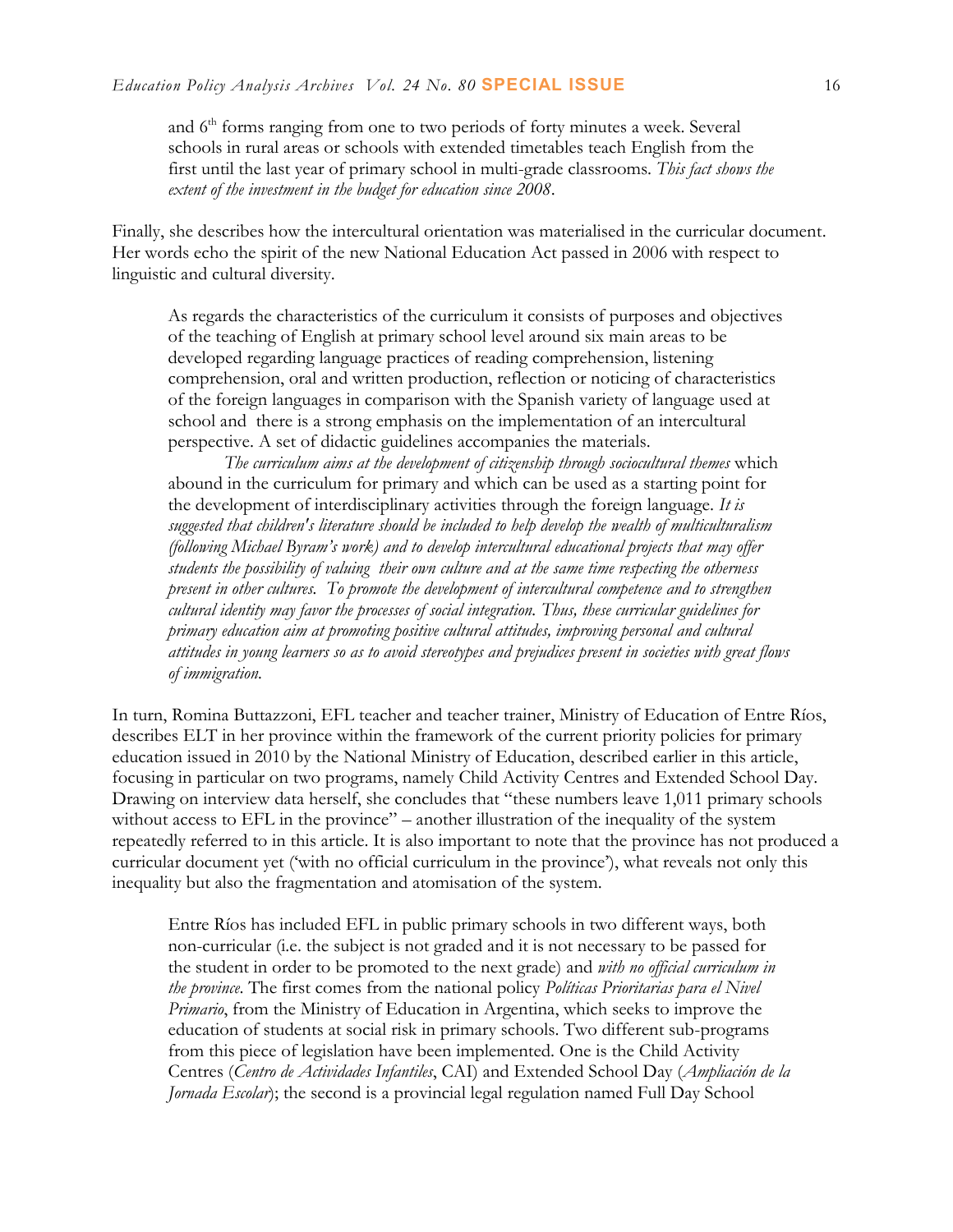(*Escuela de Jornada Completa*), with its origins in a national policy by Perón presidency (1946-1955) and reformulated in Entre Ríos in 2003 by Act 486 from the General Education Council.

Both programs, Extended School Day (*Ampliación de la Jornada Escolar*) and Full Day School (*Escuela de Jornada Completa*) (named Escuela Nina in Entre Ríos) have English as a mandatory subject, while the other programs can opt for the subjects the school considers are the best for their students, being English one option among others. *According to Raúl Mendez, the coordinator of these programs in Entre Ríos, all the schools under these legislations are at the moment offering EFL lessons (Mendez, phone interview, 22 Dec. 2015). They form the 20% of all the public schools in Entre Ríos: 269 out of 1,280 (Ibid). These numbers leave 1,011 primary schools without access to EFL in the province.*

Buttazzoni also mentions a non-conventional procedure that schools in the province used to engage in to take care of EFL teachers' salaries, considering the constraints of the provincial administration in this respect. There is agreement in the literature that the provincial administrations have undergone financial difficulties related to the responsibilities that they have had to assume since the 1993 Federal Education Act (Adrogué, 2013; Candia, 2004; Gorostiaga, 2006; Gorostiaga et al., 2003; Gvirtz et al., 2006; Keweitel et al., 2003; Perez Centeno & Leal, 2011; Rivas, 2010; Terigi, 2007) and this interview extract provides an illustration.

Some years ago the *cooperadoras* (*an organisation within the school, formed by teachers and parents, which sought to obtain the financial help the state did not provide) used to pay for EFL teachers' salaries in a system that was in the shadows of legality. A legal resolution from the Ministry of Education in the province disallowed that practice in 2011, although some schools still engage in it*.

Just as Buttazzoni says that EFL began to be part of primary education in Entre Ríos as an extracurricular activity ('Entre Ríos has included EFL in public primary schools in … non-curricular [option] (i.e. the subject is not graded and it is not necessary to be passed for the student in order to be promoted to the next grade)'), the same point is made by Darío Luis Banegas in Chubut, with a PhD from Warwick University, UK, and Ministry of Education of Chubut.

*Subject EFL in primary schools started out in the early 2000 as an extra-curricular activity* which some teachers and/or parents promoted to help their children have their first formal encounters with the language before starting secondary education.

In the province of Chubut, subject EFL was part of the school curriculum only from year 1 to year 6 of secondary education. *With the implementation of the new Provincial Law of Education (Law 91/10) in 2010, ELT is mandatory as from primary education*. *However, the law states that such an incorporation will be progressively implemented depending on human and material resources available.* 

*In the year 2014, a new curriculum for primary education was implemented.* This new curriculum includes subject EFL as part of the subjects that primary school children must take. *EFL is now a mandatory subject in years 4-6 of primary education.* 

The case of Chubut also resonates with that of La Pampa: ELT was prescribed for primary school in 2010 and it was only in 2014 that a new curriculum was implemented. We are once again reminded of the difficulties that the provincial administrations have faced (and still do) in terms of ELT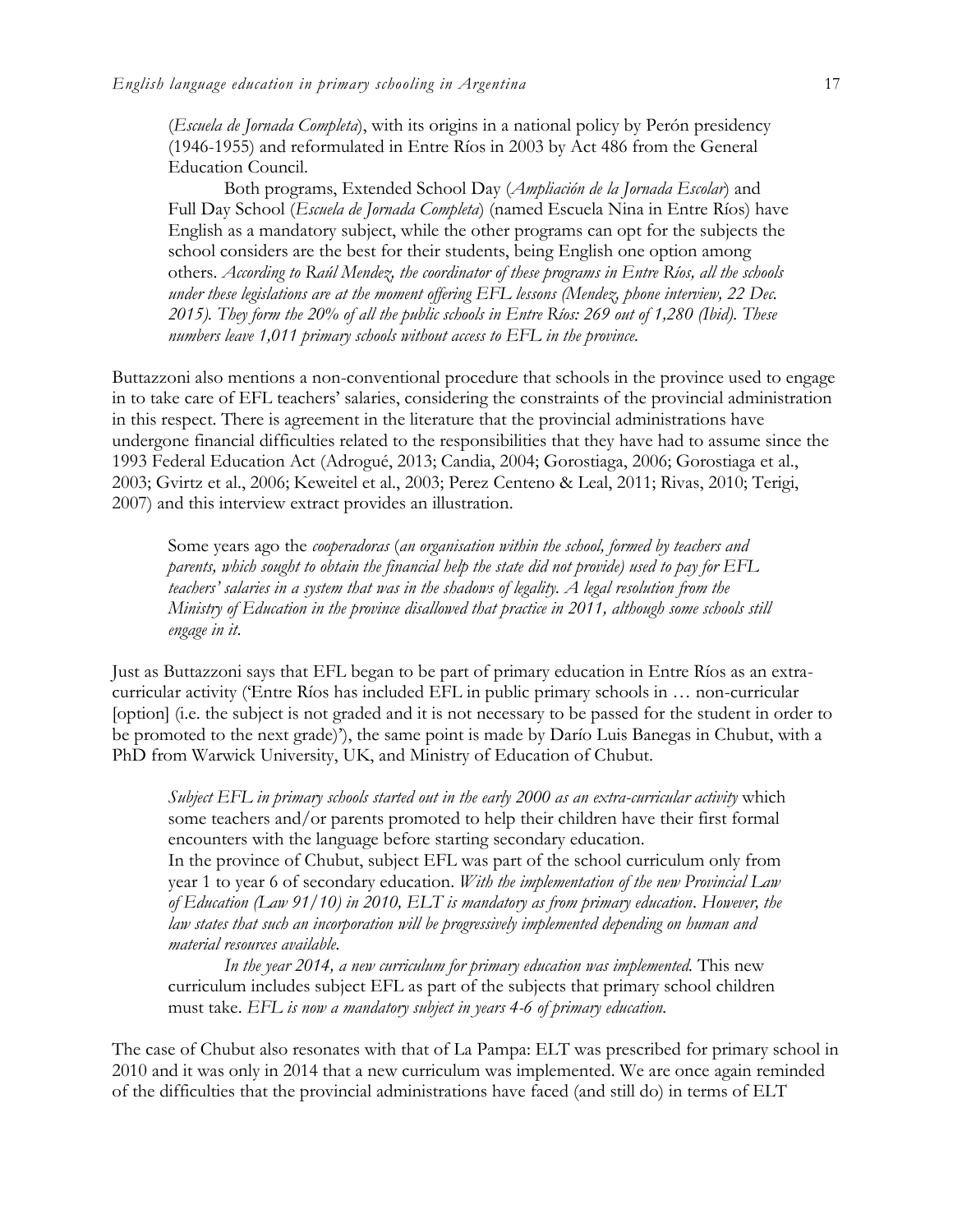provision in primary school ('the law states that such an incorporation will be progressively implemented depending on human and material resources available') as well as of the inequalities and atomistic nature of the system as a whole.

Despite the disparities illustrated among the provinces taken as cases here, it is interesting to note that in Buenos Aires, La Pampa and Chubut the ELT curricular documents passed after the National Education Act (2006) all rest on the same principles of plurilingualism and interculturality. Banegas states:

According to the curriculum, *subject EFL is underpinned by a sociocultural approach to learning*, and it aims at helping learners (a) use English in school-related events, (b) develop language awareness, (c) *value interculturality*, and (d) develop their oral and written practices in English. *As for pedagogical approaches, teachers are encouraged to use an intercultural communicative competence approach* which includes task-based learning and the presence of curricular contents from other subjects (CLIL).

The contents are organised around three axes/contexts: (a) I, my family and my friends, (b) My school and curricular contents, (c) Life in the city, the countryside, and the world.

Finally, Chubut is also an illustration of the autonomy in terms of teaching materials referred to elsewhere in this article:

*As regards materials and resources, teachers are encouraged to produce their own materials and resort to a wide variety of printed and online tools for learning*. They are also encouraged to engage in alternative forms of assessment such as the use of portfolios.

#### **Limitations and Challenges**

There are challenges and difficulties that pertain to education in general, not only ELT, such as the low performance of Argentinean students in standardised international testing; high dropout rates in secondary schooling; and the inability of the system to cater for "equality of outcome" (McKay & Warshauer Freedman, 1990, p. 399) or "equality of opportunity to achieve" (McCarty, 2003, p. 149) for a number of reasons. In particular in ELT, interview data show that the different provinces in Argentina share similar difficulties and challenges such as a crisis of recruitment and retention of qualified teachers for the public school sector, resulting in poorly qualified teachers for public schools (because of low salaries and the low reputation associated with being a school teacher in this country); an inflexible and ineffective system of teacher regulation (regarding salaries, compensations, leaves of absence); and a teacher culture in public school contexts that tends to be dominated by a lack of commitment and dedication, absenteeism, and strikes.

Corradi provides a general overview of the main challenges in the country globally, beginning with the fragmentation and atomisation of the system owing to disparities in coverage, something that confirms the point raised by education experts in the country in this respect as already mentioned in this article (Adrogué, 2013; Candia, 2004; Gorostiaga, 2006; Gorostiaga et al., 2003; Gvirtz et al., 2006; Keweitel et al., 2003; Perez Centeno & Leal, 2011; Rivas, 2010; Terigi, 2007):

*Even though it is stated in the National Education Act (2006) that a foreign language has to be taught in primary and in secondary school, coverage is not complete yet,* in spite of the fact that there has been an important increase in the last few years.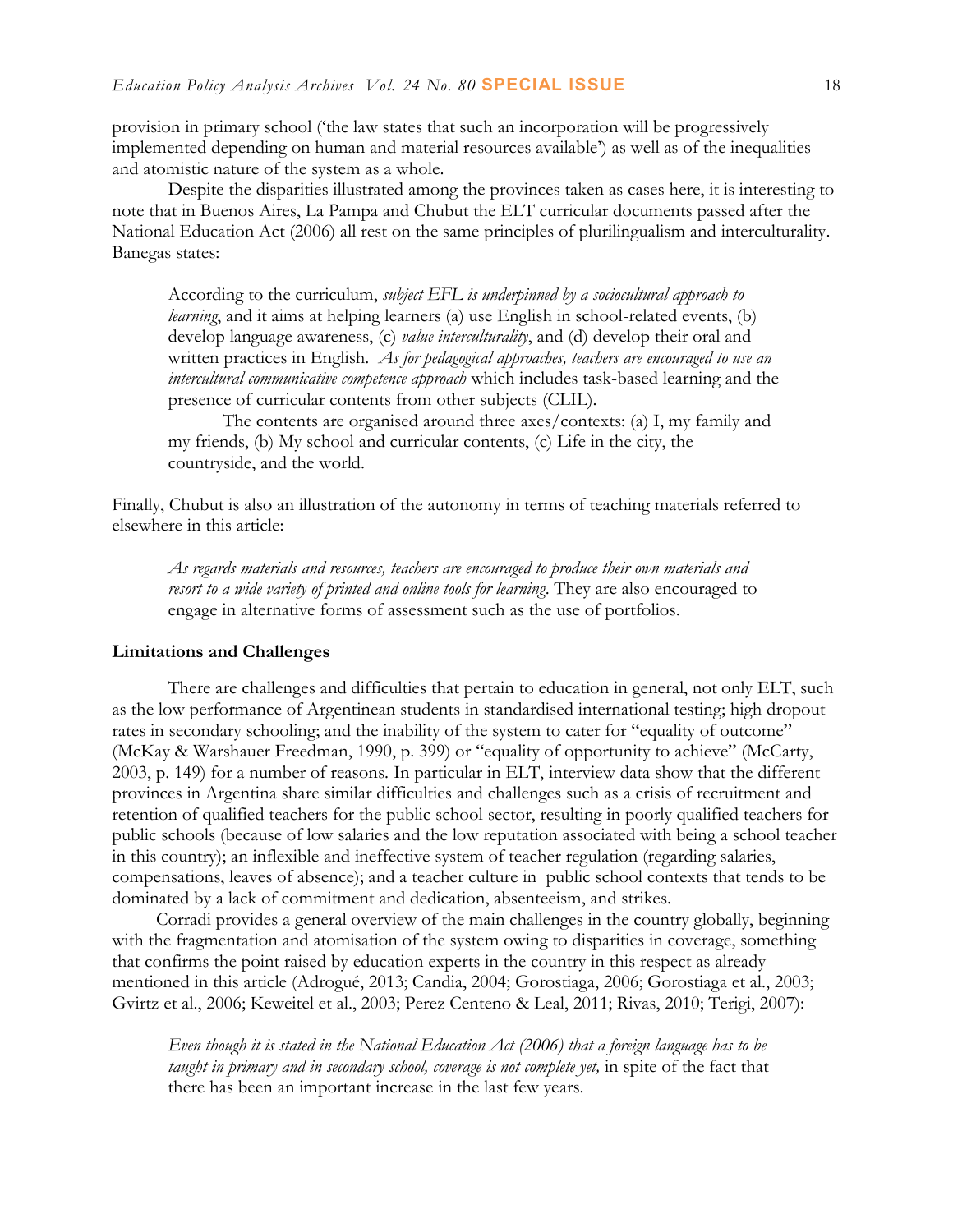She then refers to the scarcity of qualified teachers and their unsuitable preparation to teach within an intercultural orientation – a challenge that is brought up later by the provincial experts in the four cases reported here.

*Since there is a lack of graduate teachers, the result is that in many cases, English has been taught by people with little knowledge of English and very little or no knowledge of pedagogy. As to how the principles are put into practice, there is still long way to go.* This is one of the main challenges at present. Most teachers, if not all, are in favour of a communicative approach and they do not deny the importance of knowing a foreign language. However, what can be seen in many classrooms is a traditional grammar approach. *Another important challenge is presented in the area of interculturality. Again, most teachers and teacher trainers would agree that it is a crucial aspect of language teaching. Nevertheless, to many, this means devoting a lesson or two to talking about culture. A second misconception in this area is to equate culture and nationality, with teachers speaking of the British culture, for instance. A third misconception related to this is to consider that culture is a monolithic concept rather than a dynamic composite.*

In the province of Buenos Aires, Barboni also highlights difficulties related to teacher preparation and confirms for the ELT context what CIPPEC (2004) points out for educators in general, i.e. that inexperienced teachers tend to serve disadvantaged schools: "In addition, research reveals that those children in most vulnerable contexts tend to be the ones who learn the least and it also shows that there is a diversity of coexisting -and often contradictory- methodological practices among teachers". At the same time, this observation confirms for the ELT context what Terigi (2007) notes regarding the general failure of the system to guarantee common outcomes, something that Barboni attributes to multiple causes, as can be observed in the following interview extract, such as the diversity of her province, insufficient resources, inadequate reach of professional development initiatives and as a result, uneven quality provision in the territory and the impossibility to assure the common outcomes that Terigi (2007) mentions.

This description of the system in the province of Buenos Aires, *characterised by a huge intake in thousands of schools which are located in a large territory with social, cultural and geographical diversity as its main distinguishing feature, helps anticipate the complexity of applying curricular mandates and ensuring the quality of its implementation*. In addition, *the vast number of ESOL teachers working in the system of education in primary education - approximately 3,000 makes it complex to monitor teaching practice and to establish continuous teacher education programs. Also, limited resources (absence of books and teaching resources) and institutional constraints (size of rooms, distribution of working hours, etc.) very often hinder teaching practice*. In consequence, *the main difficulties faced relate to processes of evaluation and quality assurance since the system cannot guarantee that all children will learn a minimum in all schools*.

Buttazonni describes similar difficulties in Entre Ríos, which again confirm the atomisation of the system as well as its inequality:

The amount of time students spend learning EFL is of one hour and twenty minutes per week (two lessons of forty minutes each which are taught together once a week). *This, in addition to the necessity of certified teachers, the lack of training by the Ministry for the non-certified teachers at primary schools, the absence of an official curriculum, the working conditions*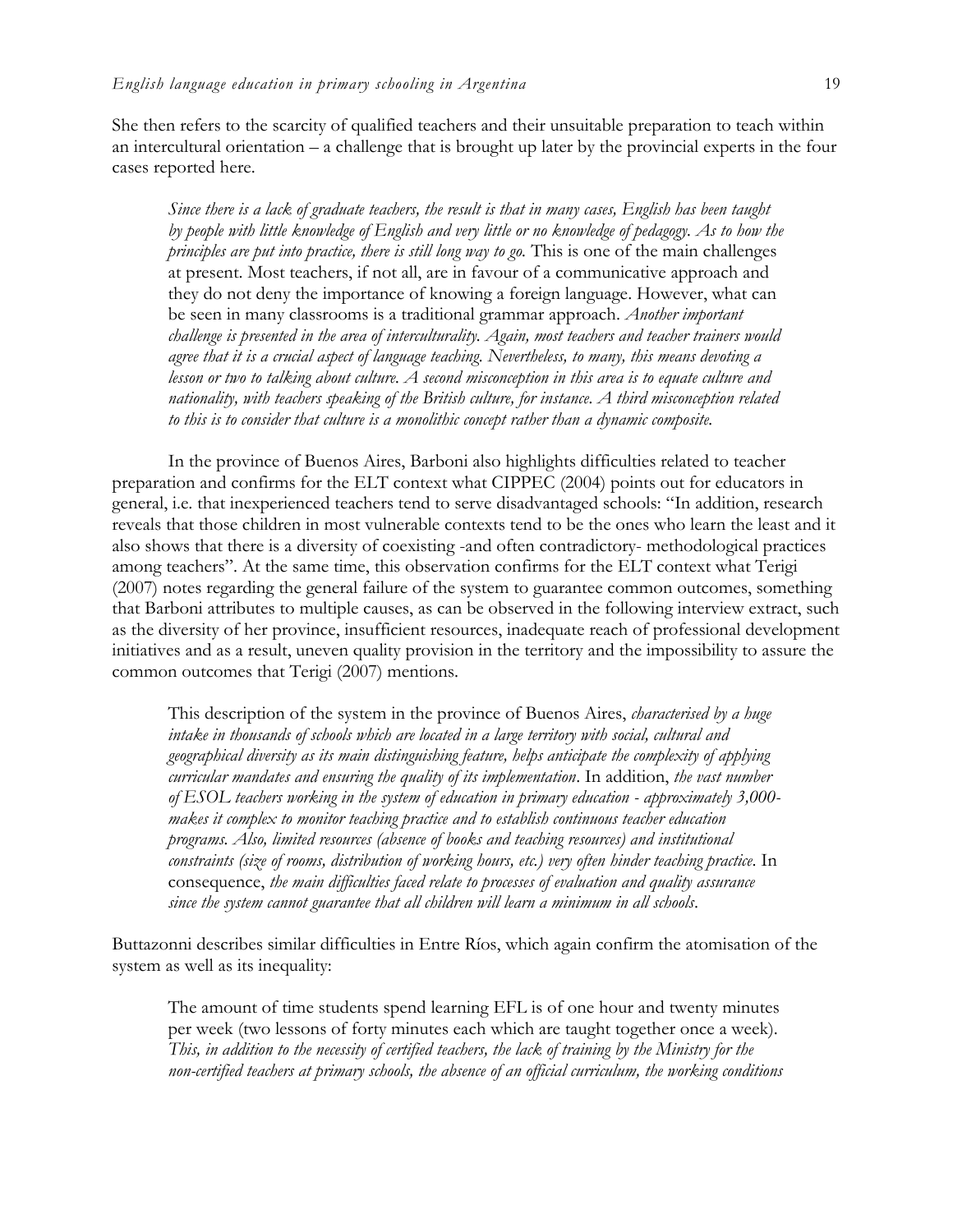*and the lack of materials make English learning a difficult task for any student at primary public schools.* 

In La Pampa and Chubut, Braun and Banegas also refer to lack of resources and financial support to implement existing laws and regulations, affecting mainly the availability of teaching positions and qualified teachers. Banegas says: "The main challenge we have is the lack of qualified teachers to cover all the posts across the province. More than 70% of the EFL teachers in primary schools have no formal training in ELT, and a small proportion of those are in the early stages of their IELTE courses." In Entre Ríos, Buttazzonni notes that 1,011 primary schools do not teach English as a school subject and also that a curriculum design for English has not been written yet. She closes with a specific recommendation: "Educational policies in the province should be revised if the goals proposed are meant to break the gap in education as expressed in the different regulations."

Particularly regarding the teacher workforce, teacher qualifications and working conditions in Entre Ríos, Buttazzonni describes the difficulties that her province faces, which lead to disparities between primary and secondary education, and also between the public and the private sector.

*Public primary schools encounter some difficulties when searching for qualified EFL teachers*. *In order to work in this level, teachers have to pass through an evaluation process every year, in which the job offer is opened at the beginning of the school year, according to Act 355 from the Entre Ríos Ministry of Education* (a piece of legislation that is being used to regulate the working conditions of the teachers under all the national programs). *The teacher then is hired from March to December and offered a contract.* The examination consists on a project presentation, the defense of that project and the evaluation of the antecedents of the prospective teacher. *These working conditions make EFL certified teachers prefer to seek for job positions in secondary schools in which working conditions are different: English is recognised as a curricular subject, there is an official curriculum and the job position is evaluated according to a grading scale by the Ministry of Education, and not by the school principal as in primary education. Secondary EFL teachers have to pass through the process of evaluation for each position only once, in contrast with primary school teachers who have to apply for the same job position year after year. These conditions imply that experienced, well-qualified EFL teachers look for more stable positions in secondary and tertiary levels, leaving the ground open for non-certified teachers to apply for the job positions in primary schools, thus building a precarious scenario*.

Other provinces face similar problems and one key issue is that the regulations to hire teachers vary among provinces. Veleda (2014) for instance points out differences in regulations for the public and private sectors in the province of Buenos Aires. Under provincial Law 10,579 (1987), the quantity and type of teaching and non-teaching positions for the public sector depends on the school population (quantity of students). The criterion is quantitative and homogenous for all contexts, despite the contextual diversity that Barboni mentioned before. Veleda (2014) argues that this criterion fails to take into account the particularly harsh teaching conditions that some socioeconomically disadvantaged schools face, resulting in inequalities. Furthermore, this same Law states that teachers can choose which school they wish to work in, following a system of points based mainly on the years of experience they have. As a result, young and inexperienced teachers tend to be relegated to more disadvantaged schools (CIPPEC, 2004; Veleda, 2014). By contrast, provincial Law 11,612 (1994) confers private schools with the capacity to hire and fire teachers at their discretion. Clearly disparities and inequalities result from existing regulations in this case.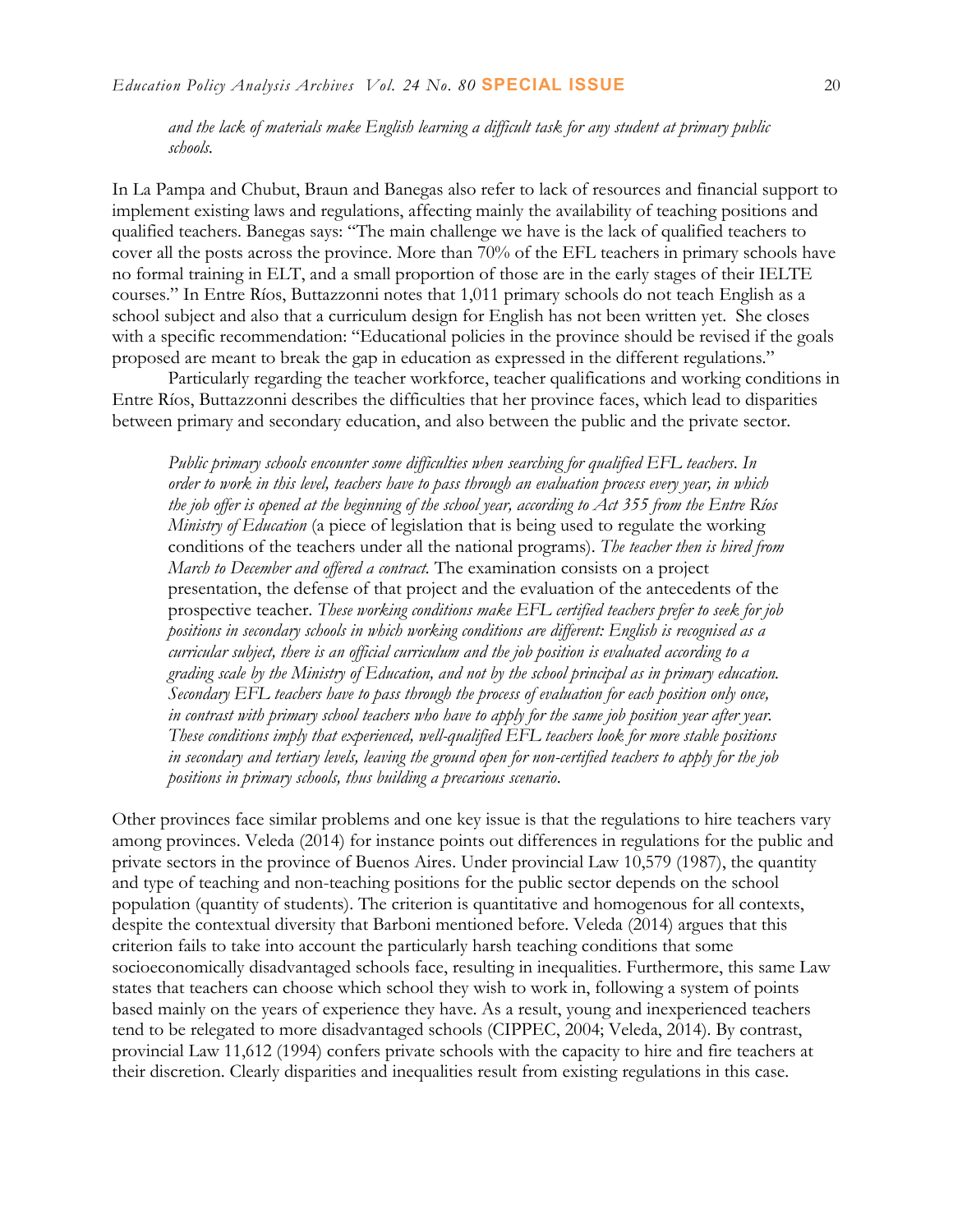#### **Accomplishments**

Regarding accomplishments, from a general perspective of the country as a whole, Corradi

(personal communication, 5-5-2016) sees that "one of the most important accomplishments is that most curriculum writers and teachers have understood what is meant by focusing on formative aspects without this meaning not teaching the language. They have also realised how teaching a language can contribute to the construction of citizenship, one of the aims of education in Argentina." Barboni in the province of Buenos Aires considers that "Even though much needs to be done to ensure all students learn English in primary schooling to the standards expected by law, the introduction of the subject in the compulsory school curriculum is in itself the most important accomplishment in that it is the explicit recognition of the importance of language education for children in the 21<sup>st</sup> century. Also, it is a way of ensuring that all children, notwithstanding their contextual circumstances, can have access to an international language that can facilitate their participation as citizens of the world." Finally, Braun considers that, despite the limitations and drawbacks identified before, the budget for education (although still insufficient) has increased considerably both at national and provincial levels. For instance, one initiative in La Pampa is a small-scale professional development provincial project (implemented in the framework of a national program called 'Our Schools II') that aims at helping educators put the new curricular guidelines into action.

### **Conclusion**

This article has described public primary English language education in Argentina. The brief historical overview of education provided has disclosed significant local, political and economic influences, as well as international influences, which have all played a role in the development of the current language policies in primary education at the provincial and national levels in the country. The national curriculum guidelines (NAP) for foreign language education and the new National Education Act (*Ley Nacional de Educación 26.206*) have been described, among other pieces of legislation. Overall, existing guidelines and policies adopt an intercultural and plurilingual approach in the teaching of foreign languages, including English, at all levels of education and embrace a social justice conceptualisation of education in all cases. This conceptualisation is in tune with current international developments in the field and this in itself is an asset worth pointing out. However, ELT curriculum developments and programs do not exist in all 24 jurisdictions of the country, and where available, there are significant provincial disparities in terms of implementation and development. Interview data collected in 2015 contextualise the illustrations provided around the cases of the provinces of Buenos Aires, La Pampa, Entre Ríos and Chubut. Program leaders in these provinces have described similar challenges and difficulties, mainly insufficient resources and financial support to implement existing laws and regulations, affecting the availability of teaching positions and qualified teachers, the provision of teaching materials, school infrastructure, teacher development options and quality evaluation procedures, among other aspects. These limitations notwithstanding, the main accomplishment resides in the importance of language education as acknowledged in current legislation that has regulated the mandatory teaching of English in primary and secondary schools throughout the country. Furthermore, even though limitations regarding implementation exist (as described in this article), there is agreement amongst all stakeholders about the importance of intercultural citizenship theoretical perspectives intended to foster literacy development using task-based, project-based and CLIL (Content and Language Integrated Learning) methodologies with the ultimate aim of empowering all students for active citizenship.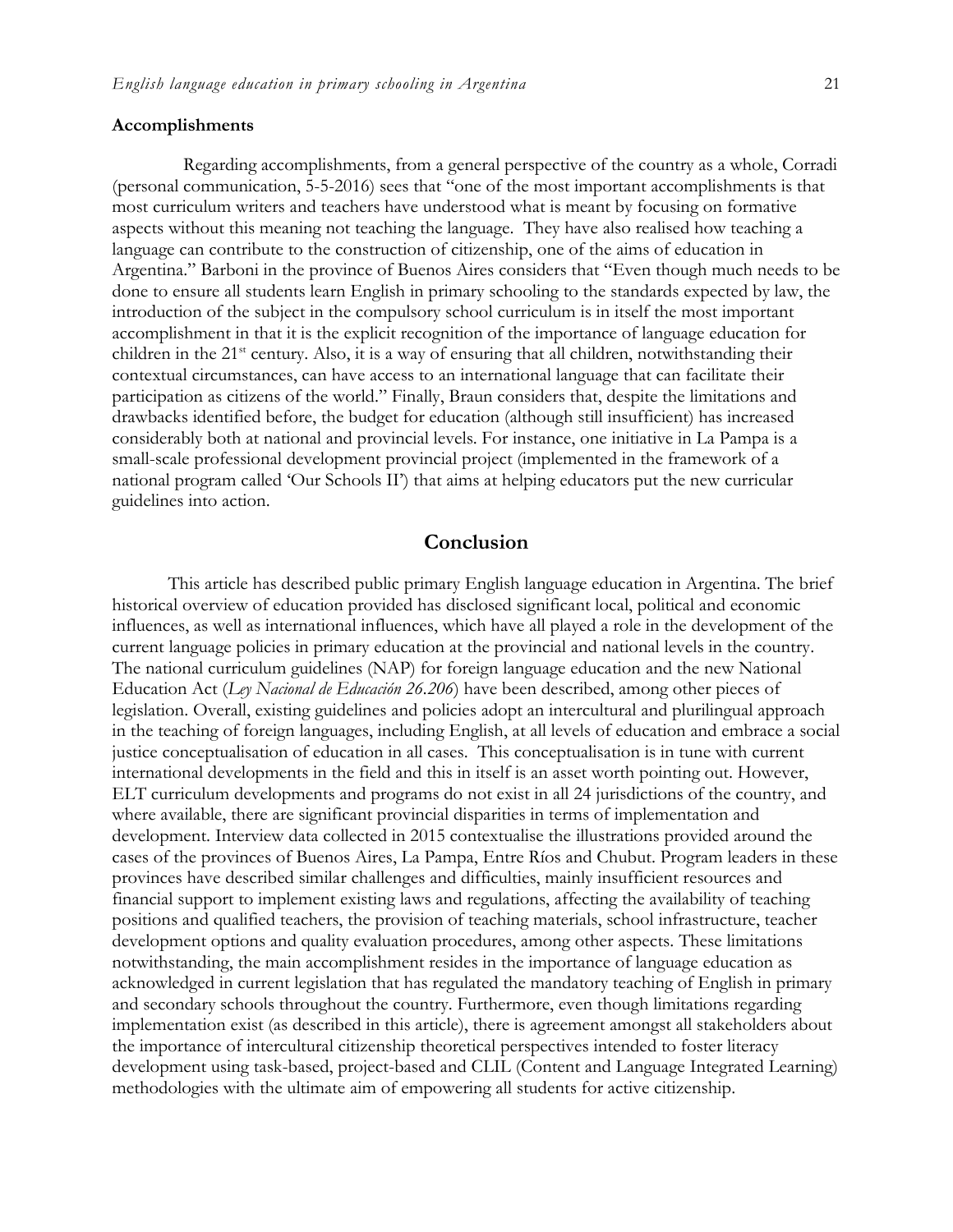## **References**

- Adrogué, C. (2013). Equality of educational opportunities at public primary schools in Argentina. *Education Policy Analysis Archives, 21*(89). Retrieved May 1, 2016] from <http://epaa.asu.edu/ojs/article/view/1221>
- Banfi, C., & Day, R. (2005). The evolution of bilingual schools in Argentina. In A. de Mejía (Ed.), *Bilingual education in South America* (pp. 65- 78). Clevendon, UK: Multilingual Matters.
- Barboni, S., Beacon, G. & Porto, M. (2008). Diseño curricular de Inglés para EPB (Educación Primaria Básica) de la Provincia de Buenos Aires. In *Diseño Curricular para la Educación Primaria. Segundo Ciclo. Volumen 1.* (pp. 321-335). Buenos Aires, Argentina: Dirección de Currículum, Dirección General de Cultura y Educación de la Provincia de Buenos Aires.
- Barboni, S., Beacon, G., Porto, M. & Spoturno, L. (2013). Diseño Curricular de Inglés para EPB (Educación Primaria Básica) de la Provincia de Buenos Aires. Unpublished.
- Borón, A. (2009). *[De la guerra infinita a la crisis infinita](http://www.tlaxcala.es/pp.asp?reference=7200&lg=es)* [From infinite war to infinite crisis]. Article published on March 13, 2009. Last access February 22, 2016 from <http://www.atilioboron.com.ar/2009/03/normal-0-21-microsoftinternetexplorer4.html>
- Borón, A. (2005). Un imperio en llamas [An empire on fire].*Observatorio social de América Latina, VI*(18), 271-287. (Print edition). Buenos Aires, Argentina: CLACSO.
- Borón, A., & Vlahusic, A. (2009). *El lado oscuro del imperio. La violación de los derechos humanos por los Estados Unidos.* [The dark side of the empire. The violation of human rights by the United States]. Buenos Aires, Argentina: Ediciones Luxemburg.
- Candia, A. (2004). Razones y estrategias de la descentralización educativa: un análisis comparado de Argentina y Chile. *Revista Iberoamericana de Educación*, *34*, 179-200.
- Censabella, M. (1999). *Las lenguas indígenas de la Argentina. Una mirada actual*. [Indigenous languages in Argentina. A current look]. Buenos Aires: Eudeba.
- Centro de Implementación de Políticas Públicas para la Equidad y el Crecimiento (CIPPEC). (2004). *Los Estados provinciales frente a las brechas socio-educativas: Una Sociología política de las desigualdades educativas en las provincias argentinas*. Documento de Trabajo N°4, Área de Política Educativa. Buenos Aires.
- Cimientos (2014). *La educación argentina en números.* Documento Nº 7. Actualización de datos estadísticos sobre la escolarización Argentina. Área de Evaluación y Desarrollo. Buenos Aires: Author. [www.cimientos.org](http://www.cimientos.org/)
- Gvirtz, S. & Beech, J. (2014). Educación y cohesión social en América Latina: Una mirada desde la micropolítica escolar. *Archivos Analíticos de Políticas Educativas*, *22* (44), <http://dx.doi.org/10.14507/epaa.v22n44.2014>
- Gvirtz, S., Larripa, S., & Oelsner, V. (2006). Problemas Técnicos y Usos Políticos de las Evaluaciones Nacionales en el Sistema Educativo Argentino. *Archivos Analíticos de Políticas Educativas, 14*(18). Retrieved May 1, 2016, from <http://dx.doi.org/10.14507/epaa.v14n18.2006>
- Gorostiaga, J. M. (2006). La democratización de la gestión escolar en la Argentina: una comparación de políticas provinciales. *Archivos Analíticos de Políticas Educativas*, *15*(2). Retrieved [1 May 2016] from <http://dx.doi.org/10.14507/epaa.v15n2.2007>
- Gorostiaga, J. Acedo, C., Xifra, S. (May 29, 2003). Secondary education in Argentina during the 1990s: The limits of a comprehensive reform effort. *Education Policy Analysis Archives, 11*(17). Retrieved [1 May 2016] from<http://dx.doi.org/10.14507/epaa.v11n17.2003>
- Instituto Nacional de Estadística y Censos. (INDEC). (2006).<http://www.indec.mecon.ar/>
- Instituto Nacional de Estadística y Censos. (INDEC). (2013).<http://www.indec.mecon.ar/>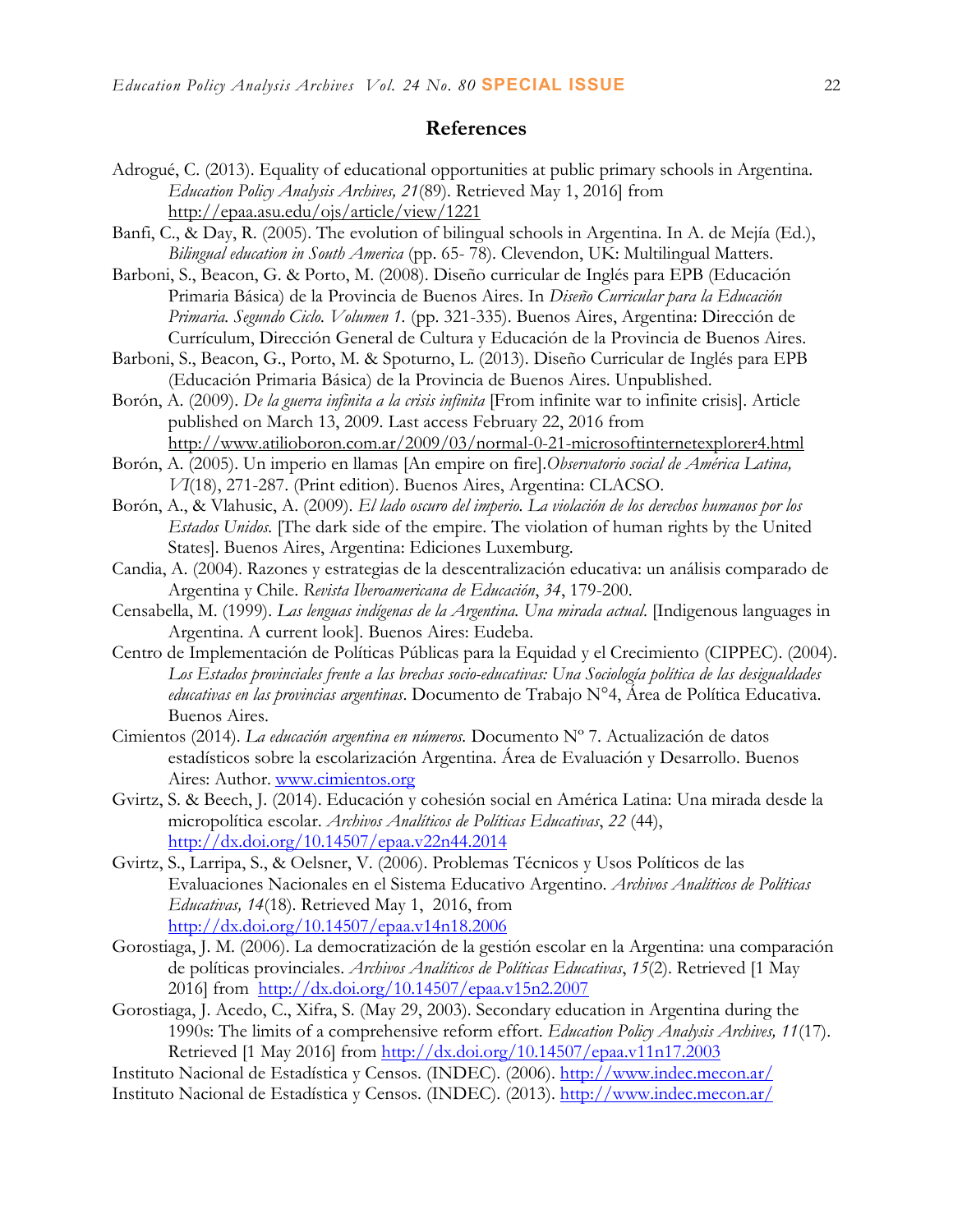- Krüger, N. (2013). Segregación social y desigualdad de logros educativos en Argentina. *Archivos Analíticos de Políticas Educativas, 21*(86). Retrieved May 1, 2016 from <http://dx.doi.org/10.14507/epaa.v21n86.2013>
- Kweitel, M. (coordinator), Marongiu, F., Mezzadra, F., & Rodríguez del Pozo, P. (2003). Análisis fiscal de los servicios descentralizados de educación y salud en Argentina. [Fiscal analysis of the decentralized services of education and health in Argentina]. Buenos Aires: Fundación CIPPEC. [www.cippec.org](http://www.cippec.org/)
- Lewis, M. P. (Ed.). (2009). *Ethnologue: Languages of the world, 16th ed***.** [https://www.ethnologue.com/,](https://www.ethnologue.com/) accessed 22 February 2016.
- Ley Federal de Educación No 24.195 (1993). [Federal Education Act]. Ministerio de Educación de la Nación Argentina. [Ministry of Education of Argentina].
- Ley Nacional de Educación 26.206 (2006). [National Education Act]. Ministerio de Educación de la Nación Argentina. [Ministry of Education of Argentina].
- López Armengol, M., & Persoglia, L. (2009). El sistema universitario Argentino. [The Argentine university system]. In J. Olaskoaga Larrauri (coordinator). *Hacia una educación superior de calidad. Un análisis desde la perspectiva del profesorado en Argentina, Chile, España y México.* [Toward quality higher education. An analysis from the perspective of teacher education in Argentina, Chile, Spain and México] (pp. 19-42). La Plata: Edulp.
- López Barrios, M., & Villanueva de Debat, E. (2011). From grammar translation to CLT: A retrospective view of coursebooks produced in Argentina. In D. Fernández, A. M. Armendáriz, R. Lothringer, L. Pico & L. Anglada (Eds.), *Communicative language teaching and learning revisited: What more than three decades of experience have taught us. XXXVI FAAPI Conference Proceedings* (pp. 21-33). Tucumán: FAAPI.
- Maersk Nielsen, P. (2003). English in Argentina: A sociolinguistic profile. *World Englishes, 22,* 199-209.
- McCarty, T. (2003). Revitalising indigenous languages in homogenising times. *Comparative Education, 39*, 147-163.
- McKay, S., & Warshauer Freedman, S. (1990). Language minority education in Great Britain: A challenge to current U.S policy. *TESOL Quarterly, 24*, 385-405.
- Mezzadra, F., & Rivas, A. (2005). *Coparticipación y equidad educativa: un debate pendiente en el campo de la educación.* [Revenue sharing system and equality in education: An unresolved debate in education]. Buenos Aires: Fundación CIPPEC. [www.cippec.org](http://www.cippec.org/)
- Perez Centeno, C. G. & Leal, M. (2011). ¿Han funcionado las reformas educativas en Argentina, Brasil y Chile?. *Archivos Analíticos de Políticas Educativas*, *19*(36). Retrieved May 1, 2016 from <http://dx.doi.org/10.14507/epaa.v19n36.2011>
- Phillipson, R. (1992). *Linguistic imperialism.* Oxford, UK: Oxford University Press.
- Phillipson, R. (2001). English for globalisation or for the world's people? *International Review of Education, 47*, 185-200.
- Phillipson, R. (2008). Lengua franca or lingua frankensteinia? English in European integration and globalization. *World Englishes, 27*, 250-267.
- Phillipson, R. (2009). (Re-)Locating TESOL in an age of empire. *[TESOL Quarterly](http://www.ingentaconnect.com/content/tesol/tq)*, *43*, 163-166.
- Phillipson, R., & Skutnabb-Kangas, T. (1996). English only worldwide or language ecology. *TESOL Quarterly*, *30*, 429-452.
- Porto, A. (2004). *Disparidades regionales y federalismo fiscal [Regional disparities and fiscal federalism]*. La Plata: Edulp.
- Porto, M. (2014). The role and status of English in Spanish-speaking Argentina and its education system: nationalism or imperialism?" *Sage Open*. DOI: 10.1177/2158244013514059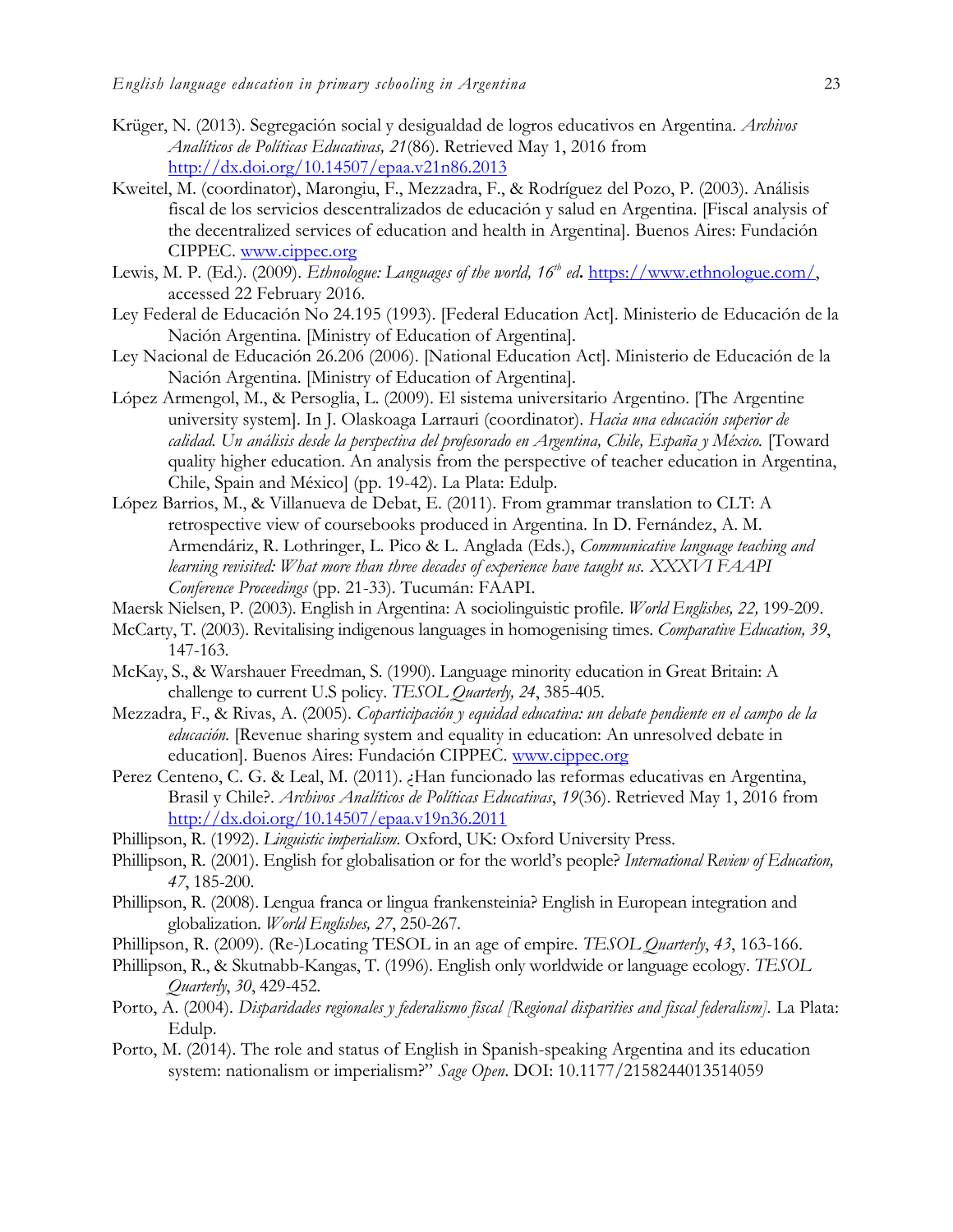- Porto, M., Montemayor-Borsinger, A., & López Barrios, M. (2016). Research on English language teaching and learning in Argentina (2007-2013). *Language Teaching*, *49*, 356-389.
- Porto, A., & Sanguinetti, P. (2001). Political determinants of intergovernmental grants: Evidence form Argentina. *Economics and Politics, 13*(3), 237-256.
- Puiggrós, A. (1990). *Imaginación y crisis en la educación latinoamericana.* [Imagination and crisis in Latin American education] México, DF: Consejo Nacional para la Cultura y las Artes.
- Puiggrós, A. (1996). Educación neoliberal y quiebre educativo. [Neoliberal education and a fracture in education]. *Nueva Sociedad, 146*, 90-101.
- Puiggróss, A. (2003). *Qué pasó en la educación argentina. Breve historia desde la conquista hasta el presente.* [What has happened in education in Argentina. A brief history from the Conquest to the present times]. Buenos Aires: Galerna.
- Rajagopalan, K. (2010). The English language, globalization and Latin America: Possible lessons from the 'outer circle'. In Mukul Saxena and Topi Omoniyi (Eds.), *Contending with globalization in world Englishes* (pp. 175-195). Clevedon, UK: Multilingual Matters.
- Rivas, A. (2005). *Tiempos de inversión educativa. Comentarios a la propuesta de Ley de Financiamiento Educativo.* [Times of investment on education. Commentary based on the proposal for a Law for the Financing of Education]. Políticas públicas. Análisis No.15. Buenos Aires: Fundación CIPPEC. [www.cippec.org](http://www.cippec.org/)
- Rivas, A. (2010). *Radiografía de la educación argentina*. In cooperation with Alejandro Vera and Pablo Bezem. Buenos Aires: Fundación CIPPEC, Fundación Arcor, Fundación Roberto Noble.
- Sánchez, B. (2014). La producción y la publicación de información estadística sobre Educación en la Argentina. Elementos para un diagnóstico. *Archivos Analíticos de Políticas Educativas*, *22*(108). <http://dx.doi.org/10.14507/epaa.v22.1884>
- Spring, J. (2009). *Globalization of education. An introduction.* New York, NY: Routledge.
- Starkey, H. (2007). Language education, identities and citizenship: Developing cosmopolitan perspectives. *Language and Intercultural Communication, 7*, 56-71.
- Tedesco, J. (August, 1999). Educación y sociedad del conocimiento y de la información. Paper presented at *Encuentro Internacional de Educación Media*, Bogotá, Colombia.
- Terigi, F. (2007). Cuatro concepciones sobre el planeamiento educativo en la reforma educativa argentina de los noventa. *Archivos Analíticos de Políticas Educativas, 15*(10). Retrieved May 1, 2016 from<http://epaa.asu.edu/ojs/article/view/58>
- Thisted, S., Diez, M. L., Martínez, M. E., & Villa, A. (2007). Interculturalidad como perspectiva política, social y educativa [Interculturality as a political, social and educative perspective]. Dirección de Modalidad de Educación Intercultural. Dirección General de Cultura y Educación, Gobierno de la Provincia de Buenos Aires [Office of Intercultural Education. General Office of Culture and Education. Province of Buenos Aires].
- Tocalli-Beller, A. (2007). ELT and Bilingual Education in Argentina. In J. Cummins & C. Davison (Eds.), *International handbook of English language teaching*: Part I. (pp. 107-122). Springer.
- Veleda, C. (2014). Regulación estatal y segregación educativa en la Provincia de Buenos Aires. *Archivos Analíticos de Políticas Educativas*, *22*(42). <http://dx.doi.org/10.14507/epaa.v22n42.2014>
- Zappa-Hollman, S. (2007). EFL in Argentina's Schools: Teachers' Perspectives on Policy Changes and Instruction. *[TESOL Quarterly](http://www.ingentaconnect.com/content/tesol/tq)*, *41*, 618-625.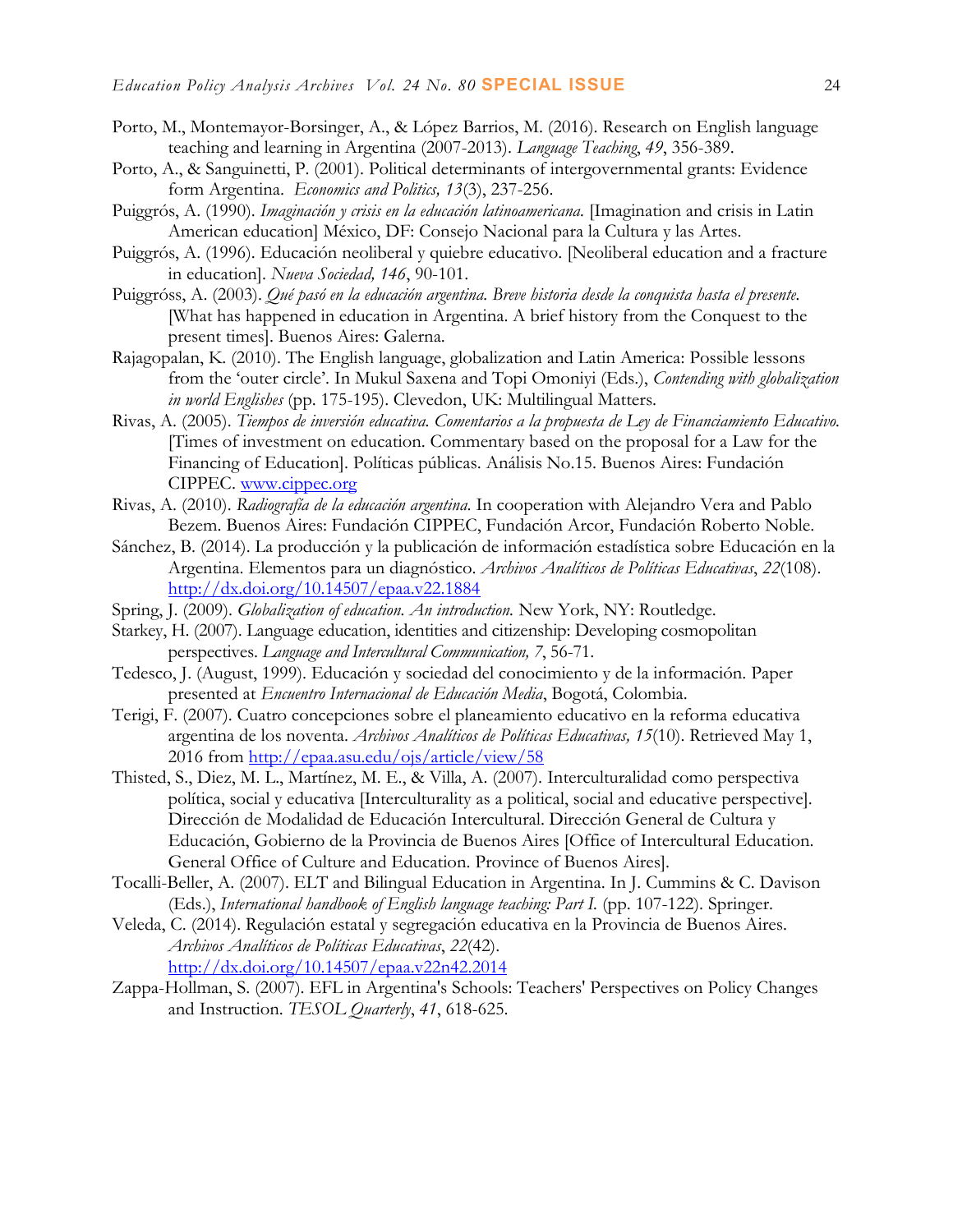#### **About the Author**

#### **Melina Porto**

Instituto de Investigaciones en Humanidades y Ciencias Sociales (Institute of Research in the Social Sciences and the Humanities), Facultad de Humanidades y Ciencias de la Educación (School of Humanities and Sciences of Education), Universidad Nacional de La Plata and CONICET (Consejo Nacional de Investigaciones Científicas y Técnicas), La Plata, Argentina [melinaporto@conicet.gov.ar](mailto:melinaporto@conicet.gov.ar)

#### [M.Porto@uea.ac.uk](mailto:M.Porto@uea.ac.uk)

Melina Porto is a researcher at CONICET (Consejo Nacional de Investigaciones Científicas y Técnicas) in Argentina and Professor at Universidad Nacional de La Plata (UNLP). She has been a Visiting Academic at the University of East Anglia since 2012. She has published several books and articles in international journals (e.g. *Pedagogies: An International Journal, Journal of Further & Higher Education, Foreign Language Annals*, *Journal of Adolescent & Adult Literacy, ELT Journal*). She is co-author of the New English Curriculum Design for Primary School in the Province of Buenos Aires in Argentina. Since 2005 she has supervised several four-year research projects funded by UNLP and CONICET. She has been awarded several research grants by the International Literacy Association, Fundación Antorchas and UNLP. She is a member of the Editorial Advisory Boards of several international journals. She has been an International Research Correspondent for *Reading Research Quarterly*, a member of the Publications Committee of the International Literacy Association, a member of its Language Diversity Committee. Since 2012 she has been involved in research on intercultural citizenship in partnership with Dr. Letcia Yulita at the University of East Anglia.

## **About the Guest Editors**

#### **José Luis Ramírez-Romero**

Universidad de Sonora(México) [jlrmrz@golfo.uson.mx](mailto:jlrmrz@golfo.uson.mx)

José Luis Ramírez-Romero is professor in the Department of Foreign Languages at the Universidad de Sonora. His research interests include primary language education and the state of the art of Foreign Language Teaching in Mexico and Latin America.

#### **Peter Sayer**

The University of Texas at San Antonio [peter.sayer@utsa.edu](mailto:peter.sayer@utsa.edu)

Peter Sayer is an associate professor of applied linguistics/TESOL in the Department of Bicultural-Bilingual Studies at the University of Texas at San Antonio. His research interests include educational sociolinguistics and primary language education in the US and Mexico.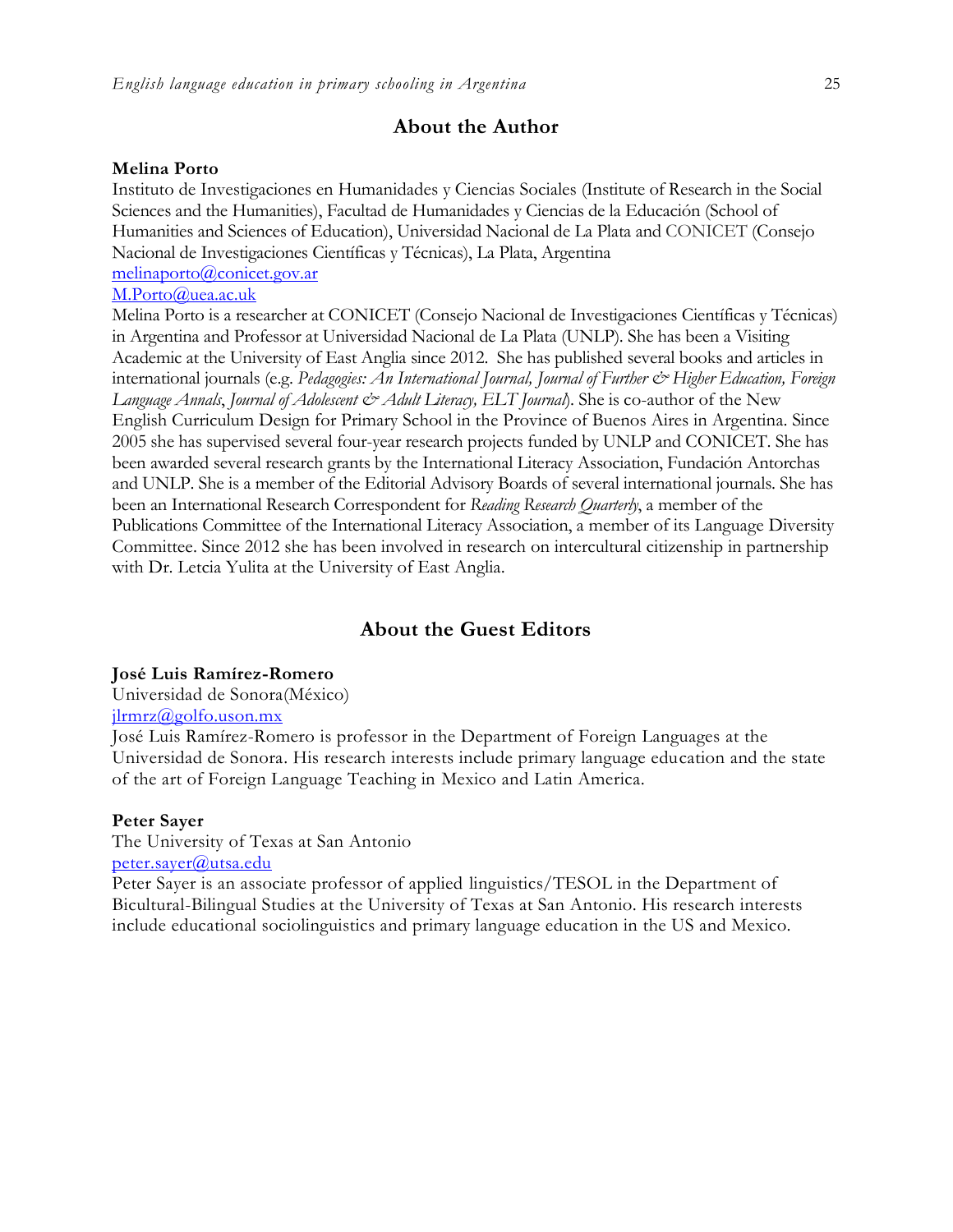# **SPECIAL ISSUE English Language Teaching in Public Primary Schools in Latin America**

# education policy analysis archives

Volume 24 Number 80 August 1, 2016 ISSN 1068-2341

## @

SOMERIGHTS RESERVED Readers are free to copy, display, and distribute this article, as long as the work is attributed to the author(s) and **Education Policy Analysis Archives,** it is distributed for noncommercial purposes only, and no alteration or transformation is made in the work. More details of this Creative Commons license are available at

http://creativecommons.org/licenses/by-nc-sa/3.0/. All other uses must be approved by the author(s) or **EPAA**. **EPAA** is published by the Mary Lou Fulton Institute and Graduate School of Education at Arizona State University Articles are indexed in CIRC (Clasificación Integrada de Revistas Científicas, Spain), DIALNET (Spain), [Directory of Open Access Journals,](http://www.doaj.org/) EBSCO Education Research Complete, ERIC, Education Full Text (H.W. Wilson), QUALIS A2 (Brazil), SCImago Journal Rank; SCOPUS, SOCOLAR (China).

Please contribute commentaries at http://epaa.info/wordpress/ and send errata notes to [Audrey.beardsley@asu.edu](mailto:Audrey.beardsley@asu.edu)

**Join EPAA's Facebook community** at<https://www.facebook.com/EPAAAAPE> and **Twitter feed** @epaa\_aape.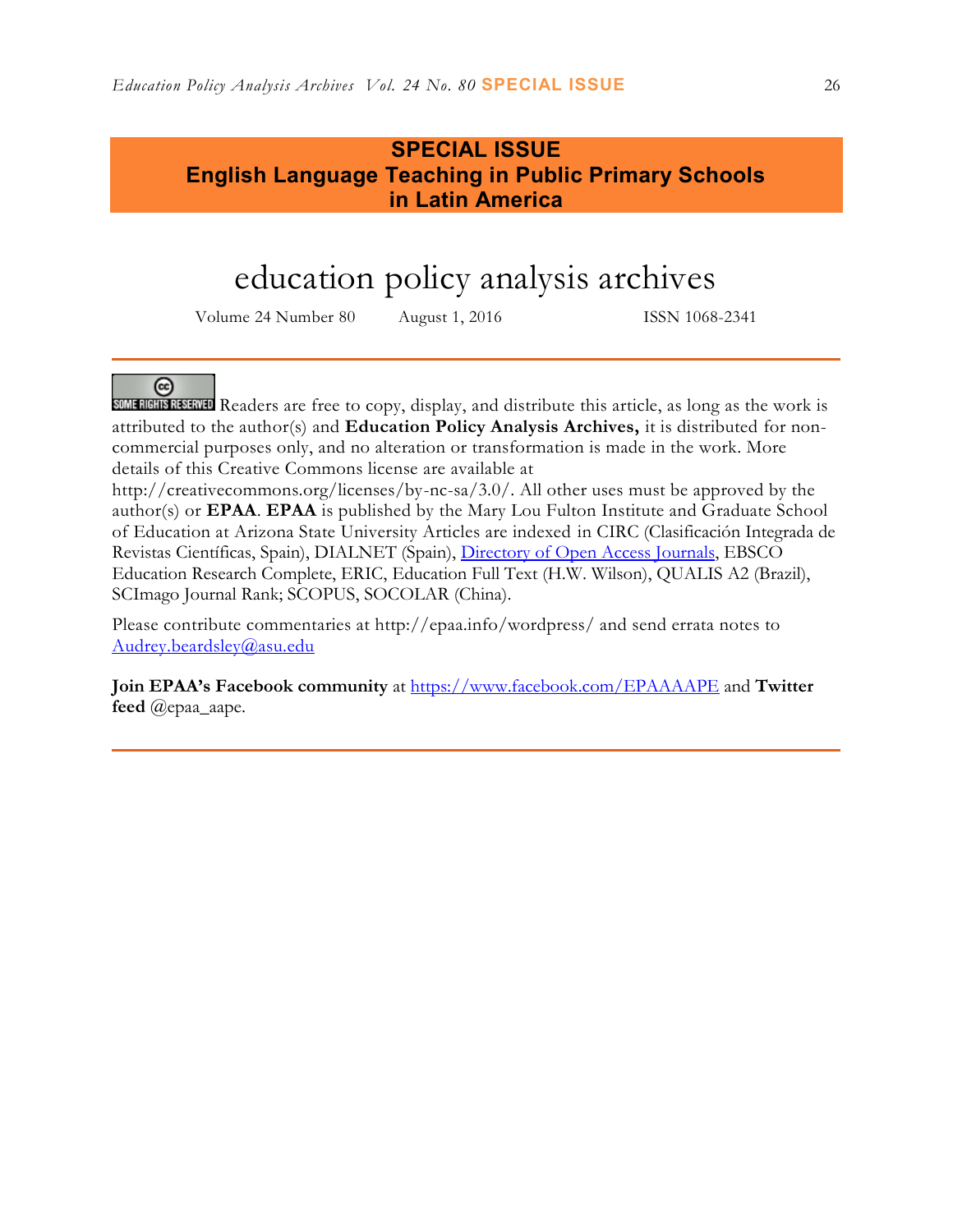## education policy analysis archives editorial board

#### Lead Editor: **Audrey Amrein-Beardsley** (Arizona State University) Executive Editor: **Gustavo E. Fischman** (Arizona State University) Associate Editors: **Sherman Dorn**, **David R. Garcia**, **Eugene Judson**, **Jeanne M. Powers** (Arizona State University)

**Cristina Alfaro** San Diego State University

**Gary Anderson** New York University

**Michael W. Apple** University of Wisconsin, Madison **Jeff Bale** OISE, University of Toronto, Canada

**David C. Berliner** Arizona State University

**Casey Cobb** University of Connecticut

**Arnold Danzig** San Jose State University

**Linda Darling-Hammond**  Stanford University

**Elizabeth H. DeBray** University of Georgia

**Chad d'Entremont** Rennie Center for Education Research & Policy

**John Diamond** University of Wisconsin, Madison

**Matthew Di Carlo** Albert Shanker Institute

**Michael J. Dumas** University of California, Berkeley

**Kathy Escamilla** University of Colorado, Boulder

**Melissa Lynn Freeman** Adams State College

**Rachael Gabriel** University of Connecticut

**Amy Garrett Dikkers** University of North Carolina, Wilmington

**Gene V Glass** Arizona State University

**Ronald Glass** University of California, Santa Cruz

**Jacob P. K. Gross** University of Louisville

**Julian Vasquez Heilig** California State University, Sacramento **Aaron Bevanot SUNY Albany Kimberly Kappler Hewitt University** of North Carolina Greensboro

**Henry Braun** Boston College **Steve Klees** University of Maryland **Nelly P. Stromquist** University of

**Jaekyung Lee S**UNY Buffalo

**Jessica Nina Lester** Indiana University

**Amanda E. Lewis** University of Illinois, Chicago

**Chad R. Lochmiller** Indiana University

**Christopher Lubienski** University of Illinois, Urbana-Champaign

**Sarah Lubienski** University of Illinois, Urbana-Champaign

**William J. Mathis** University of Colorado, Boulder

**Michele S. Moses** University of Colorado, Boulder

**Julianne Moss** Deakin University, Australia

**Sharon Nichols** University of Texas, San Antonio

**Eric Parsons** University of Missouri-Columbia

**Susan L. Robertson** Bristol University, UK

**Gloria M. Rodriguez** University of California, Davis **R. Anthony Rolle** University of Houston **A. G. Rud** Washington State University

**Eric M. Haas** WestEd **Patricia Sánchez** University of University of Texas, San Antonio **Janelle Scott** University of California, Berkeley **Jack Schneider** College of the Holy Cross

**Aimee Howley** Ohio University **Noah Sobe** Loyola University

Maryland

**Benjamin Superfine** University of Illinois, Chicago

**Maria Teresa Tatto**  Michigan State University

**Adai Tefera** Virginia Commonwealth University

**Tina Trujillo** University of California, Berkeley

**Federico R. Waitoller** University of Illinois, Chicago

**Larisa Warhol** University of Connecticut

**John Weathers** University of Colorado, Colorado Springs

**Kevin Welner** University of Colorado, Boulder

**Terrence G. Wiley** Center for Applied Linguistics

**John Willinsky**  Stanford University

**Jennifer R. Wolgemuth** University of South Florida

**Kyo Yamashiro** Claremont Graduate University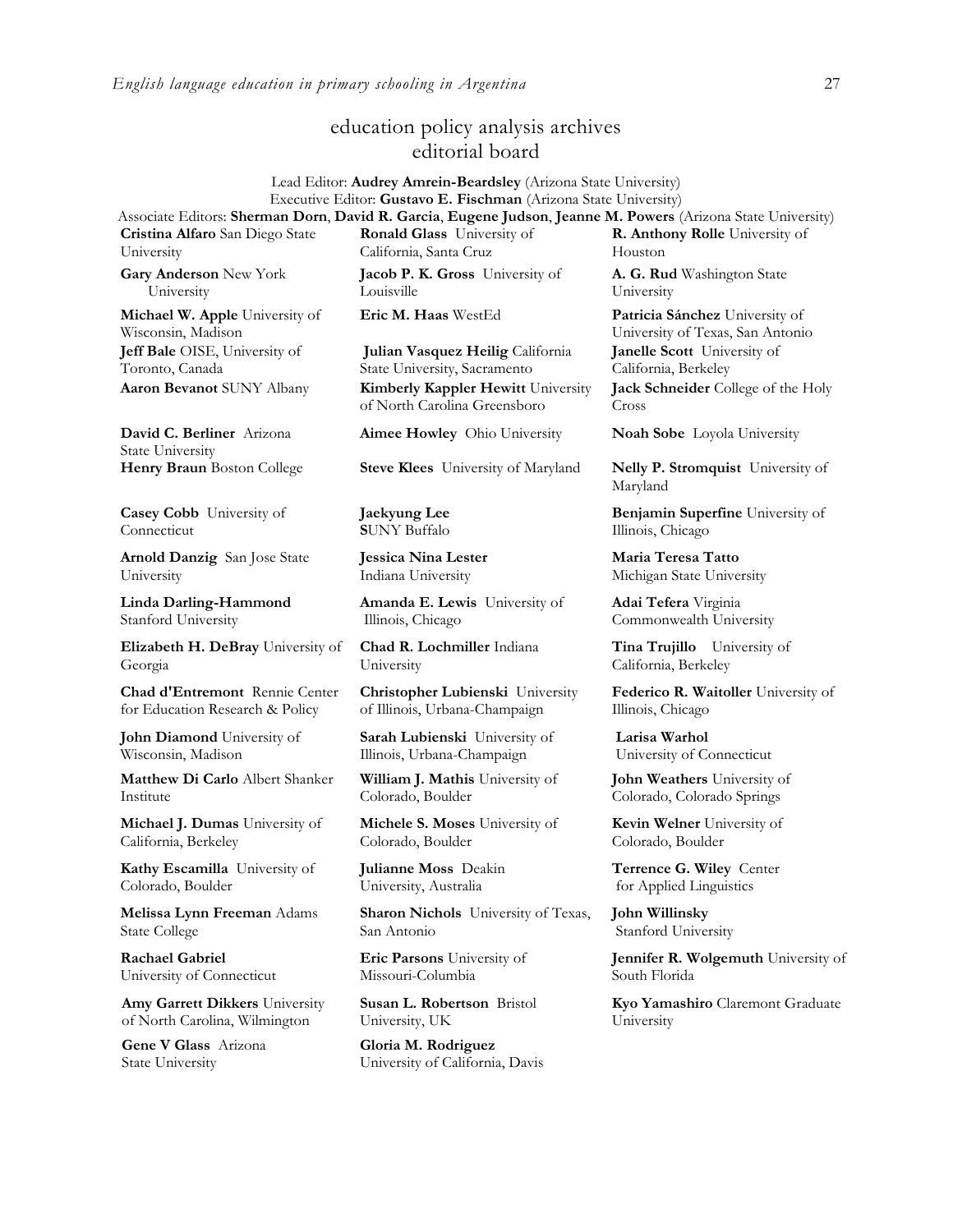## archivos analíticos de políticas educativas consejo editorial

Executive Editor: **Gustavo E. Fischman** (Arizona State University)

Editores Asociados: **Armando Alcántara Santuario** (UNAM), **Jason Beech**, Universidad de San Andrés, **Ezequiel Gomez Caride**, Universidad de San Andres/ Pontificia Universidad Católica Argentina, **Antonio Luzon**, University of Granada

**Claudio Almonacid** Universidad Metropolitana de Ciencias de la Educación, Chile **Miguel Ángel Arias Ortega**  Universidad Autónoma de la Ciudad de México **Xavier Besalú Costa**  Universitat de Girona, España

**[Xavier Bonal](javascript:openRTWindow() Sarro** Universidad Autónoma de Barcelona, España

**[Antonio Bolívar](javascript:openRTWindow() Boitia** Universidad de Granada, España

**[José Joaquín Brunner](javascript:openRTWindow()** Universidad Diego Portales, Chile

**[Damián Canales Sánchez](javascript:openRTWindow()**

Instituto Nacional para la Evaluación de la Educación, México

#### **Gabriela de la Cruz Flores**

Universidad Nacional Autónoma de México

**[Marco Antonio Delgado Fuentes](javascript:openRTWindow()** Universidad Iberoamericana, México **[Inés Dussel](javascript:openRTWindow()**, DIE-CINVESTAV, México

**[Pedro Flores Crespo](javascript:openRTWindow()** Universidad Iberoamericana, México

**Ana María García de Fanelli**  Centro de Estudios de Estado y Sociedad (CEDES) CONICET, Argentina

**Juan Carlos González Faraco**  Universidad de Huelva, España

**María Clemente Linuesa**  Universidad de Salamanca, España

**Jaume Martínez Bonafé** Universitat de València, España

**Alejandro Márquez Jiménez**  Instituto de Investigaciones sobre la Universidad y la Educación, UNAM, México **María Guadalupe Olivier Tellez**, Universidad Pedagógica Nacional,

México **[Miguel Pereyra](javascript:openRTWindow()** Universidad de Granada, España

**[Mónica Pini](javascript:openRTWindow()** Universidad Nacional de San Martín, Argentina

**Omar Orlando Pulido Chaves** Instituto para la Investigación Educativa y el Desarrollo Pedagógico (IDEP) **[José Luis Ramírez](javascript:openRTWindow() Romero**

Universidad Autónoma de Sonora, México **[Paula Razquin](javascript:openRTWindow()** Universidad de San Andrés, Argentina

**José Ignacio Rivas Flores** Universidad de Málaga, España **[Miriam Rodríguez Vargas](javascript:openRTWindow()** Universidad Autónoma de Tamaulipas, México **José Gregorio Rodríguez**  Universidad Nacional de Colombia, Colombia **[Mario Rueda Beltrán](javascript:openRTWindow()** Instituto de Investigaciones sobre la Universidad y la Educación, UNAM, México **José Luis San Fabián Maroto**  Universidad de Oviedo, España

**[Jurjo Torres Santomé](javascript:openRTWindow()**, Universidad de la Coruña, España

**[Yengny Marisol Silva Laya](javascript:openRTWindow()** Universidad Iberoamericana, México **Juan Carlos Tedesco** Universidad Nacional de San Martín, Argentina

**Ernesto Treviño Ronzón** Universidad Veracruzana, México

**[Ernesto Treviño](javascript:openRTWindow() Villarreal** Universidad Diego Portales Santiago, Chile **[Antoni Verger Planells](javascript:openRTWindow()** Universidad Autónoma de Barcelona, España **[Catalina Wainerman](javascript:openRTWindow()** Universidad de San Andrés, Argentina **Juan Carlos Yáñez Velazco** Universidad de Colima, México